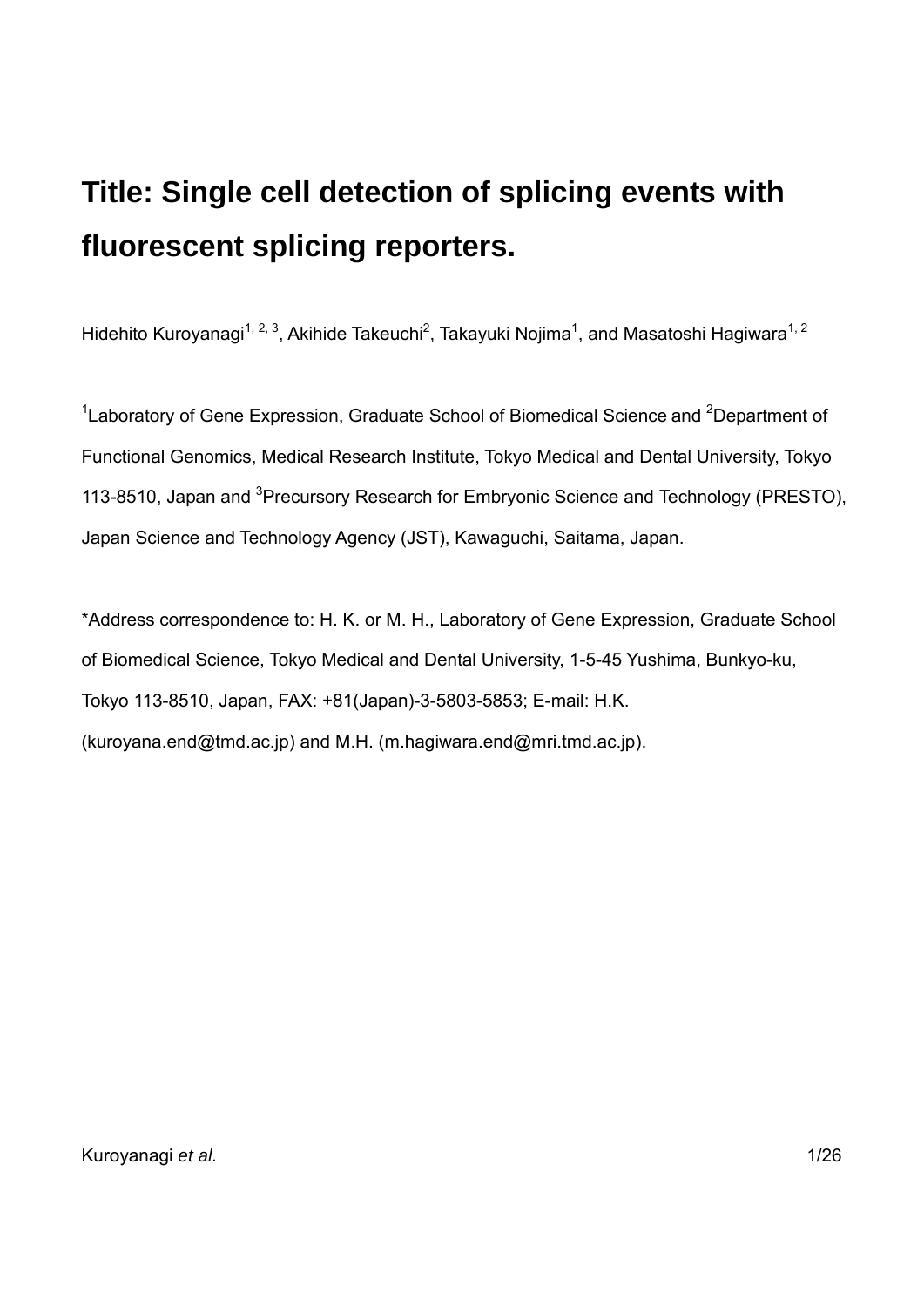# **1. Abstract**

**Multi-color fluorescent reporters are useful tools to visualize patterns of alternative splicing in cultured cells and in living organisms at a single cell resolution. The multi-color reporters have been utilized to search for** *cis***-elements and** *trans***-acting factors involved in the regulation, and to screen for chemical compounds affecting the splicing patterns. Here we describe how to construct fluorescent alternative splicing reporter mini-genes for a nematode** *Caenorhabditis elegans***, cultured cells and mice. The mini-gene construction is based on site-directed recombination and various mini-genes can be easily constructed by assembling modular DNA fragments such as a promoter, tag protein cDNAs, a genomic fragment of interest, fluorescent protein cDNAs, and a 3' cassette in separate vectors. We also described points to be considered in designing fluorescent alternative splicing reporters. The splicing reporter system can theoretically be applied to any other organisms.** 

Kew Words: alternative splicing, fluorescent reporter, mini-gene, visualization, Gateway cloning, Entry vector, Destination vector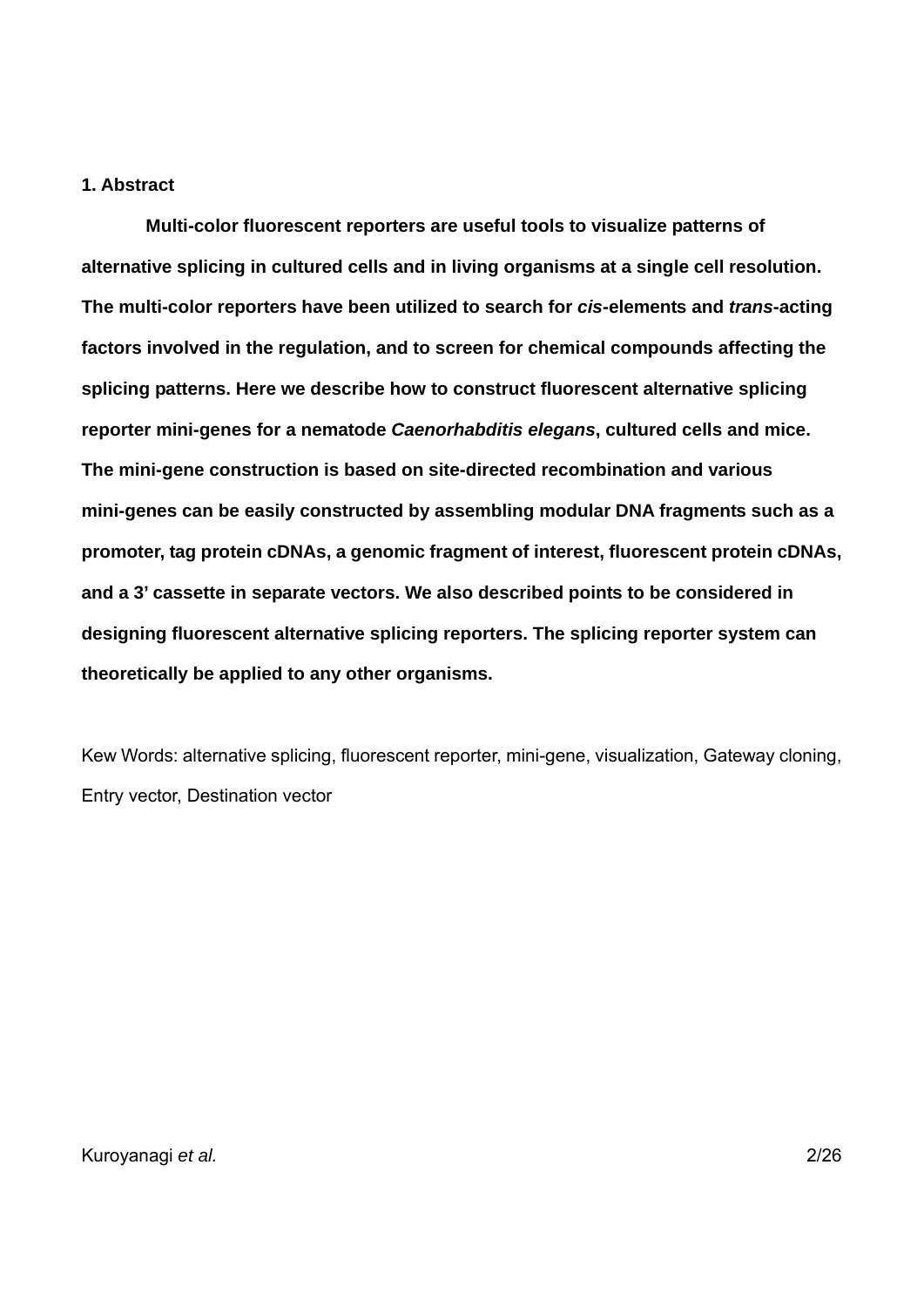#### **2. Theoretical background**

#### 2.1. Visualization of alternative splicing patterns with multiple fluorescent proteins

To clarify the regulation mechanisms of alternative splicing in living cells, reporter mini-gene constructs containing multiple exons and introns have often been used. Splicing patterns of the mini-gene-derived mRNAs have usually been quantitatively analyzed with the ratio of reverse transcription (RT)-polymerase chain reaction (PCR) products after extracting total RNAs from transfected cells. The laborious multiple steps in analyzing the splicing patterns often caused deviation in the results and prevented high-throughput analysis of alternative splicing.

Utilization of fluorescent alternative splicing reporters expressing fluorescent proteins has changed the situation. At initial stages, mono-chromatic, or single-color, fluorescent reporters were used as an indicator of splicing events in cultured cells. The mono-chromatic reporter mini-genes were designed to monitor proper splicing or skipping of alternative exons, and were utilized for isolation of mutant cell lines defective in the regulation of alternative splicing [1], functional screening for splicing regulatory elements [2], and screening for small chemical compounds that altered splicing patterns [3]. The feature of the mono-chromatic reporters is simplicity in their structure. However, the readout of the mono-chromatic reporters may be affected by influence on gene expression such as transcription and translation.

Multi-chromatic alternative splicing reporters have overcome most of these caveats of the mono-chromatic reporters. The multi-chromatic reporter mini-genes were designed so that expression of each fluorescent protein represents a certain splicing event. The advantage of multi-chromatic fluorescent reporters is that the ratio of the expressed fluorescent proteins reflects the ratio of the mRNA isoforms, or one of the fluorescent proteins acts as a control of

#### Kuroyanagi *et al.* 3/26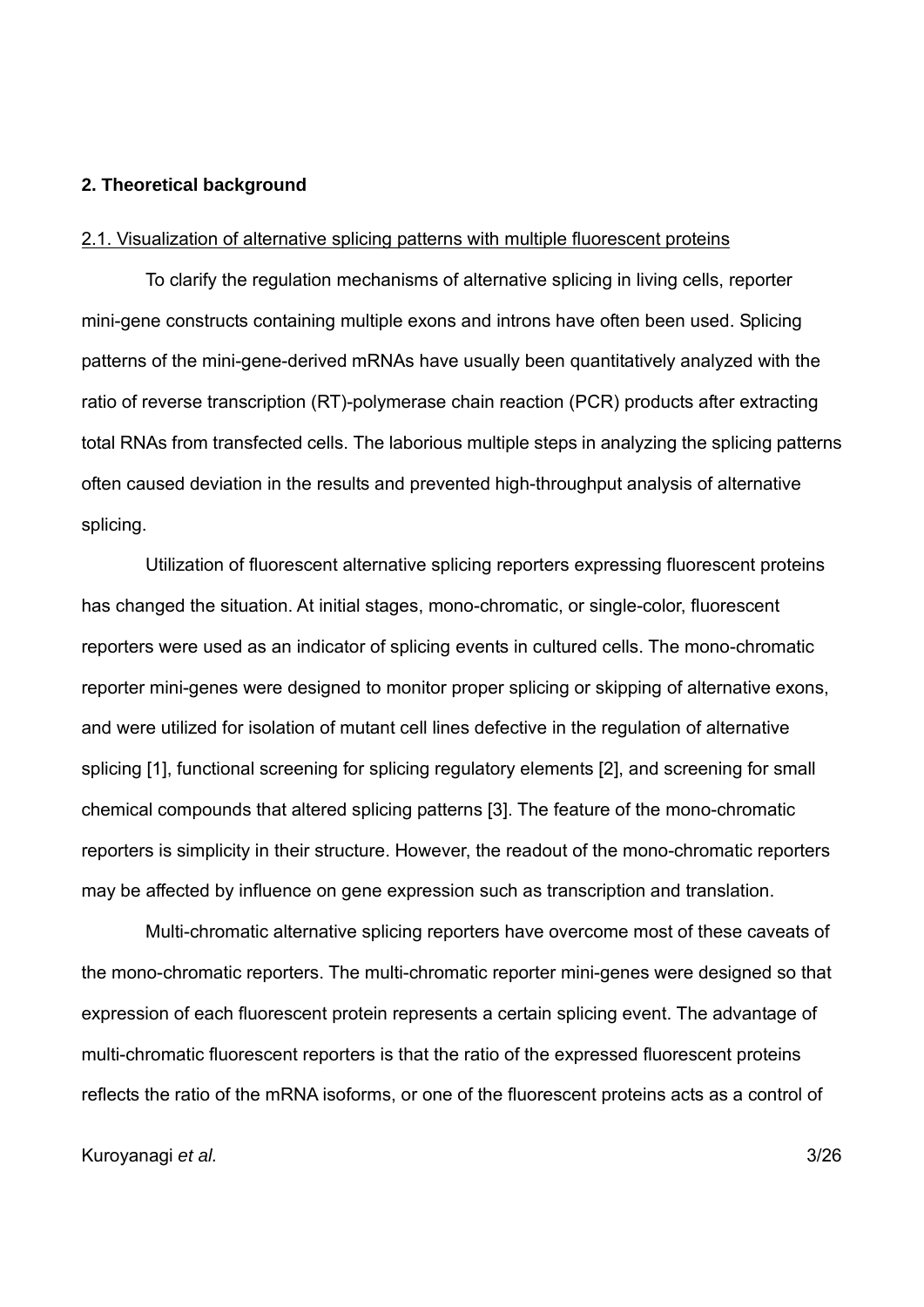the expression level, in individual cells. The multi-chromatic reporters are therefore suitable for visualization of alternative splicing patterns in multi-cellular organisms.

The multi-chromatic reporter mini-genes can further be classified into two types, the multi- and the single-construct types. The former consists of multiple mini-genes each of which encodes a single fluorescent protein, while the latter contains two fluorescent protein cDNAs in a single mini-gene construct. Multi-construct reporters have been utilized to search for *trans* factors and *cis*-elements by flow cytometry of cultured cells [4], and to visualize developmentally regulated alternative splicing and further genetic analysis in *C. elegans* [5]. A remarkable feature of the single-construct bi-chromatic reporters is that the two alternative mRNA isoforms, each of which encodes a single fluorescent protein, are generated from a common pre-mRNA in a mutually exclusive manner. The single-construct reporters are therefore sensitive to subtle changes in the alternative splicing patterns. The reporters have been utilized for analyzing regulatory factors [6], high-throughput screening for chemical compounds modifying the splicing regulation [7], and for visualization of cell-type-specific alternative splicing in *C. elegans* [8] and mouse (A. T., unpublished observation).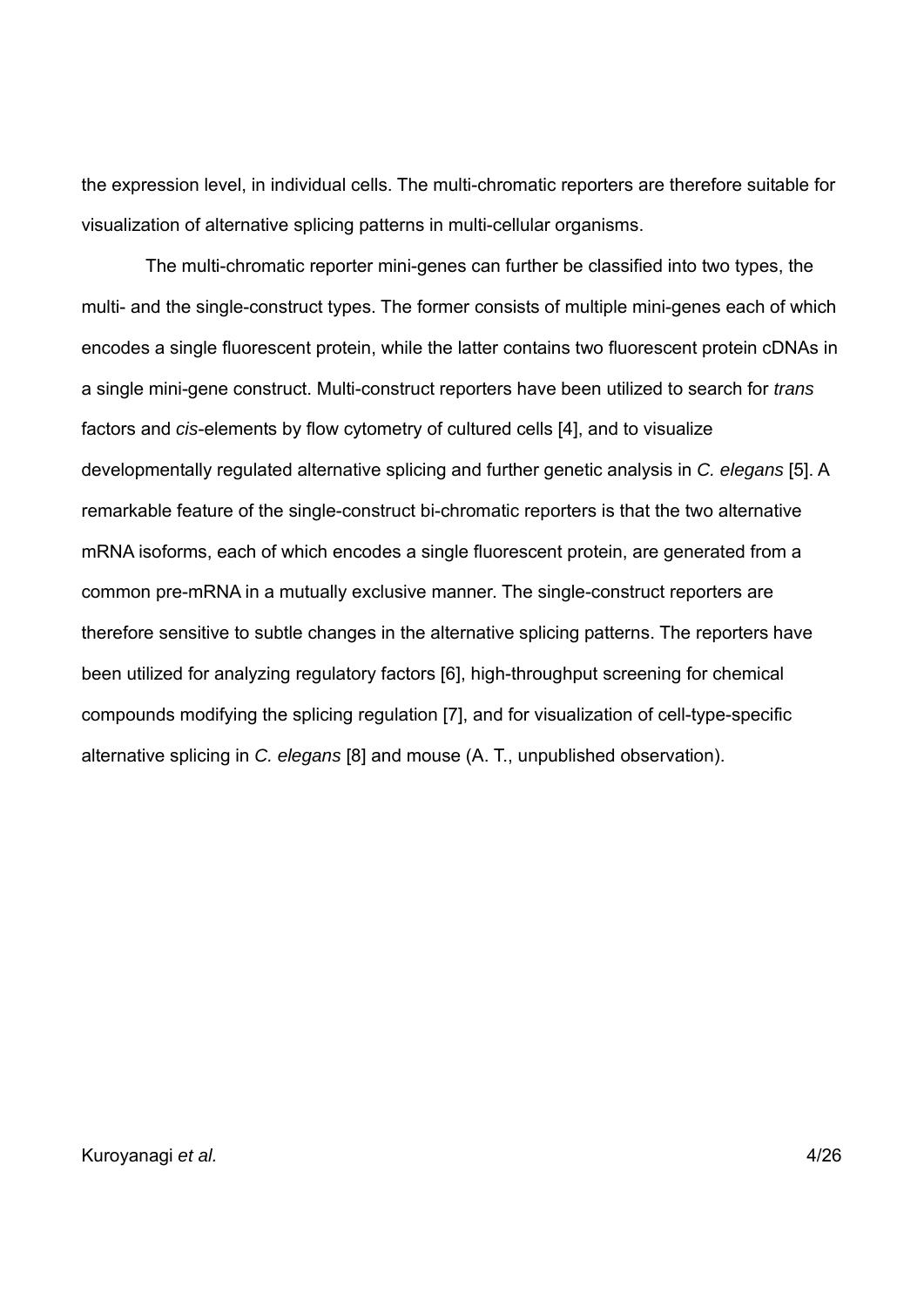### 2.2. Designing fluorescent reporter mini-genes to monitor splicing patterns

Here we show typical structures of multi-chromatic alternative splicing reporter mini-genes (Figure 1) which we constructed as described in section 3 and explain how expression of each fluorescent protein reports a specific alternative splicing event. Please notice that the reporter mini-genes described here are just a few examples of possible alternative splicing reporters. Each reporter can be flexibly designed depending on alternative splicing events of interest to be visualized. An ideal mini-gene should be designed so that expression of a specific fluorescent protein unambiguously indicates a specific mRNA isoform or a specific alternative splicing event.

As described in the previous section, the mini-genes in Figure 1 can be divided into the multi-construct type and the single-construct type. Choice of the reporter type depends on organisms and the method of mini-gene transfer. Transgenic worms generated by a standard microinjection method carry hundreds of copies of plasmid DNAs as an extra-chromosomal array [9] and, therefore, it is generally assumed that injecting a mixture of several different mini-genes with the same vector backbone results in proportional incorporation of all the constructs in the extra-chromosomal array. One of the advantages of the multi-construct reporters is that the number of co-transferred mini-genes can be increased to more than two as described in section 4. For situations where the copy number of transferred mini-genes is small or variable, single-construct reporters might be preferable.

Figure 1A shows schematic structure of a pair of reporter mini-genes for mutually exclusive exons. A genomic fragment of interest, from the upstream constitutive exon through the downstream constitutive exon, is placed downstream of a common promoter and a constitutive intron, followed by a cDNA for either of two fluorescent proteins and a 3' cassette.

#### Kuroyanagi *et al.* 5/26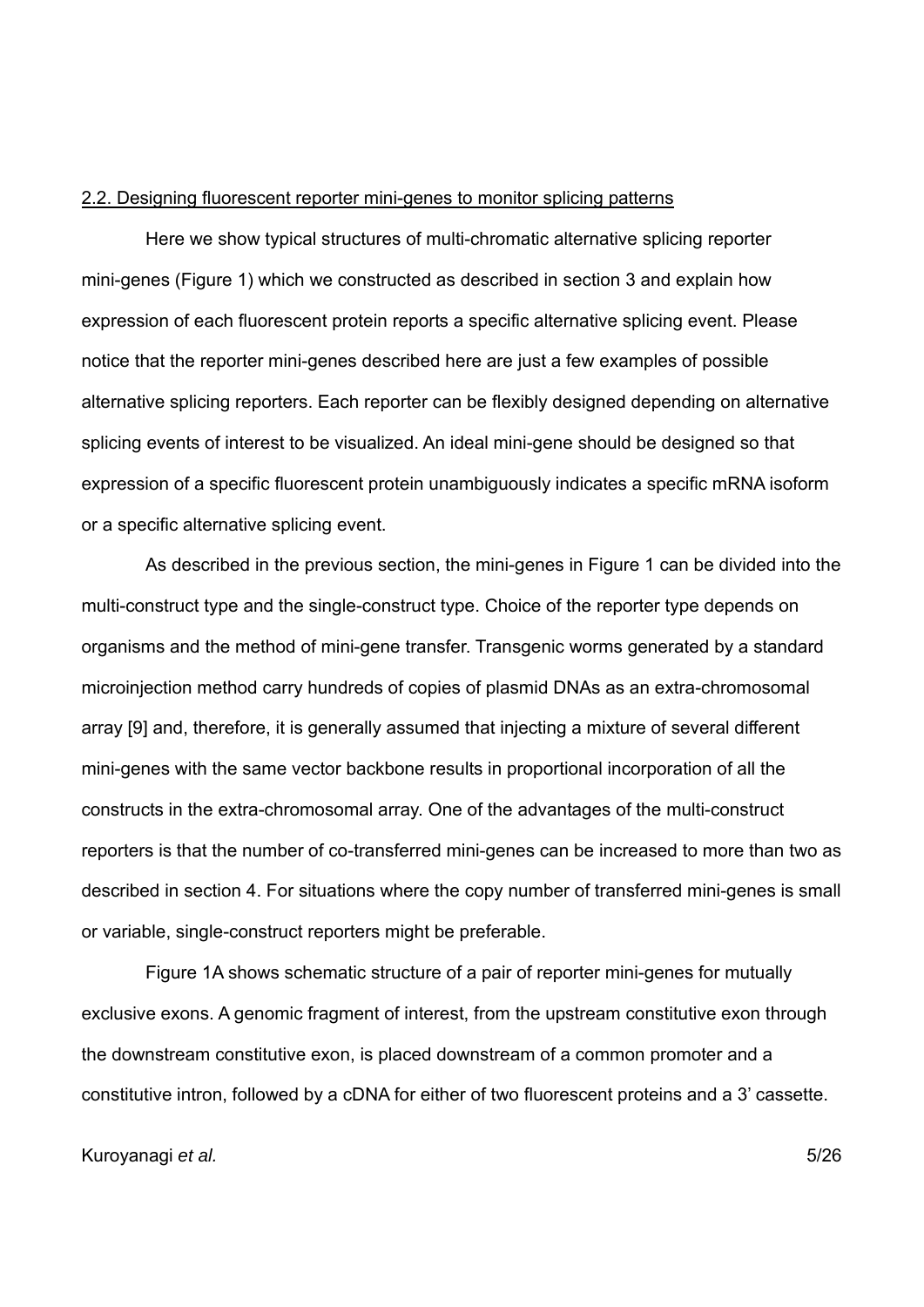An in-frame translation initiation codon is artificially introduced at the 5' end of the genomic fragment. A termination codon is artificially introduced in one of the two alternative exons in each construct. From the mini-genes shown in Figure 1A, GFP-fusion protein is produced from an mRNA isoform in which exon a alone is included and RFP-fusion protein is produced from an mRNA isoform in which exon b alone is selected.

Figure 1B shows schematic structures of a pair of reporter mini-genes to monitor inclusion and skipping of a cassette exon. Order and composition of the fragment cassettes are as those in Figure 1A. In the case shown in Figure 1B, the length of the cassette exon is not multiple of three bases and therefore inclusion of the cassette exon changes the reading frame of the downstream exon. GFP cDNA is connected in frame when the cassette exon is included and RFP cDNA is connected in frame when the cassette exon is excluded.

Kuroyanagi *et al.* 6/26 Figure 1C and 1D show schematic structures of single-construct bi-chromatic reporters. These constructs rely on an unusual feature of some fluorescent protein cDNAs in which an alternate reading frame lacks a termination codon [6]. In the cases shown in Figure 1C and 1D, RFP and GFP cDNAs are connected in a different reading frame so that translation of the alternate frame of RFP cDNA leads to generation of a fluorescent protein from GFP cDNA. When a fluorescent protein is generated from RFP cDNA, translation will be ceased at its own termination codon. The mini-gene shown in Figure 1C is for monitoring inclusion and skipping of a cassette exon. GFP cDNA is in frame when the cassette exon is included and RFP cDNA is in frame when the cassette exon is excluded. The mini-gene shown in Figure 1D is for monitoring selection of mutually exclusive exons. In this case, one nucleotide is inserted into exon a to cause a frame-shift when this exon is selected. GST is used as an N-terminal tag for expression of the fusion proteins. GFP-fusion protein is produced when exon a alone is included and RFP-fusion protein is produced when exon b alone is selected. Neither of the fluorescent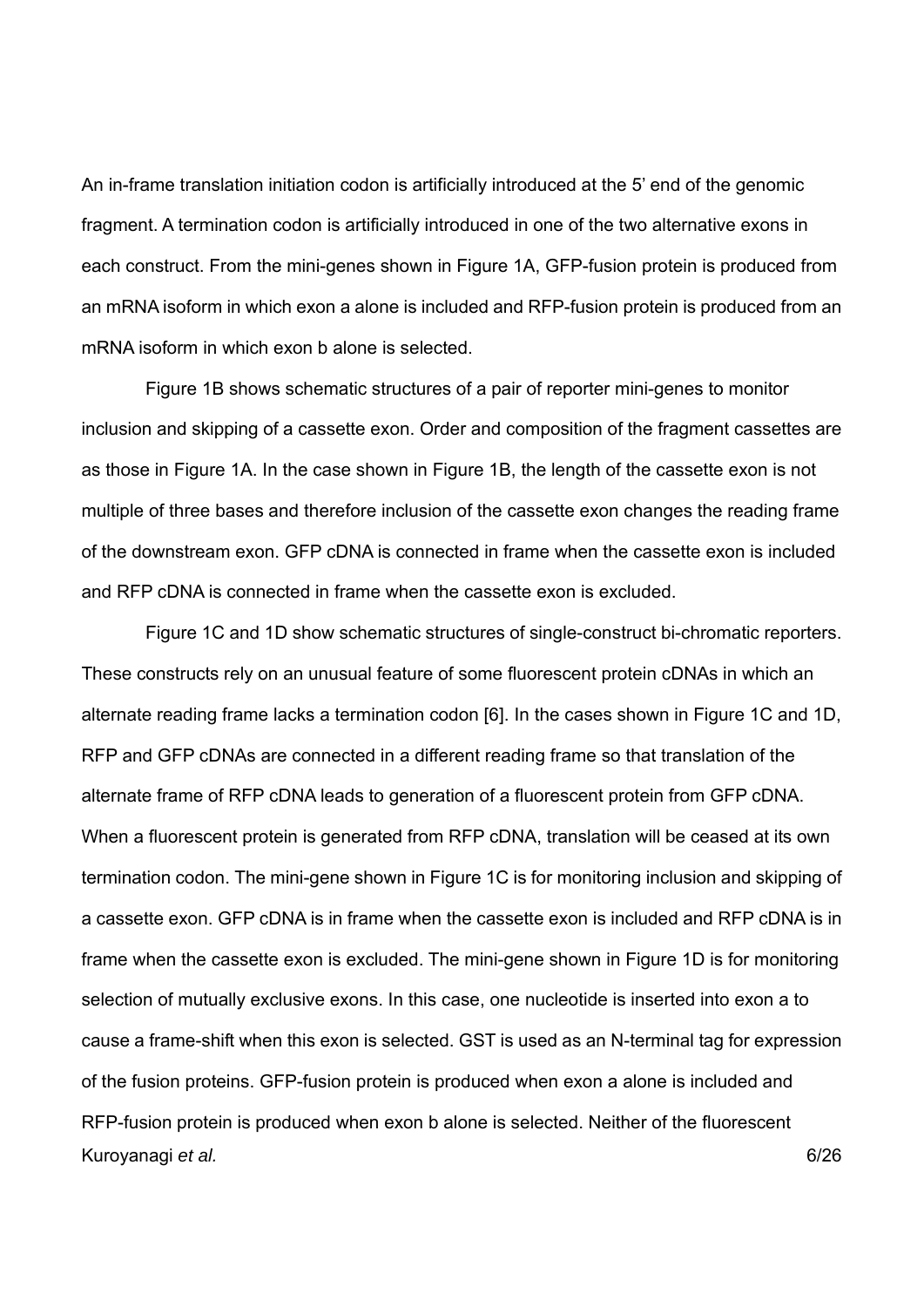proteins is produced when both exons are included or skipped.

Kuroyanagi *et al.* 7/26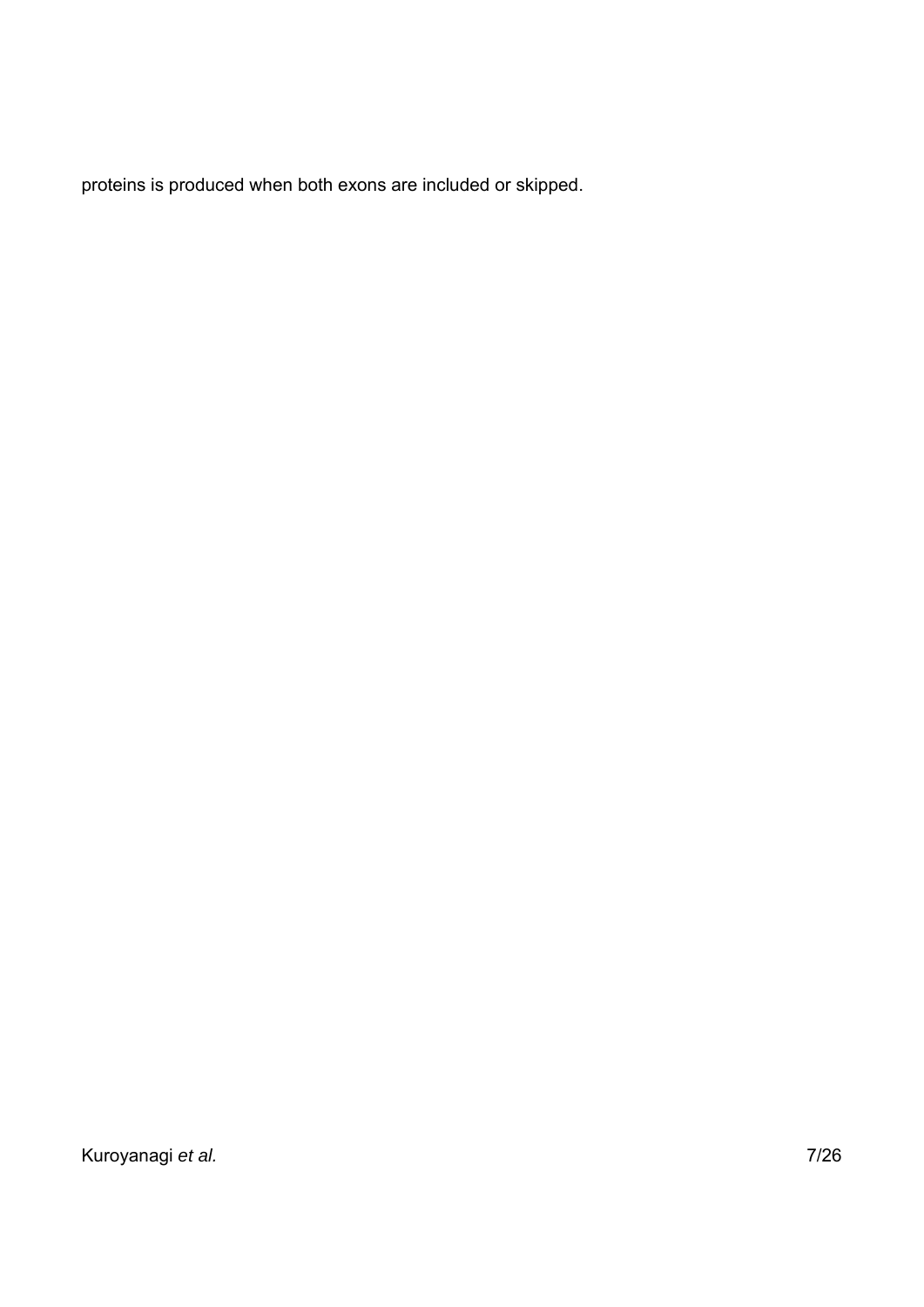# 2.3. Constructing fluorescent reporter mini-genes

We construct fluorescent alternative splicing reporter mini-genes by site-specific recombination utilizing MultiSite Gateway system (Invitrogen). The major advantage of homologous recombination in mini-gene construction is that 'Expression' vectors with a variety of structures, as described in the previous section, can be easily and rapidly constructed by assembling modular DNA fragments cloned in 'Entry' and 'Destination' vectors. For a basic background of the Gateway system, please refer to 'Theoretical background' in Zhang *et al.* of this volume. In this section, we focus on practical use of the MultiSite Gateway system and other aspects to be considered in designing fluorescent reporter mini-genes.

# 2.3.1. MultiSite Gateway system

The MultiSite Gateway system uses site-specific recombinational cloning to allow simultaneous cloning of two, three or four separate DNA fragments of interest in a defined order and orientation. Figure 2 schematically illustrates construction of an 'Expression' clone by performing '2-fragment' recombination reaction. Genomic DNA fragments of interest are cloned in 'Entry' vectors (Figure 2A) and the fragments are assembled between homologous recombination sites of the 'Destination' vectors (Figure 2B). A key feature of the MultiSite Gateway system is that five sets of modified *att* sites have an orientation and demonstrate the specificity of homologous recombination as in the standard Gateway system: for example, *att*B1 site reacts only with *att*P1 site, but not other *att*P sites, to generate *att*L1 and *att*R1 sites in 'BP' reaction (Figure 2A), and *att*L5 site reacts only with *att*R5 site, but not other *att*R sites, to generate *att*B5 and *att*P5 sites in 'LR' reaction (Figure 2B). For more details about the MultiSite Gateway system and '3-fragment' and '4-fragment' recombination reactions, please refer to the provider's website (www.invitrogen.com).

Kuroyanagi *et al.* 8/26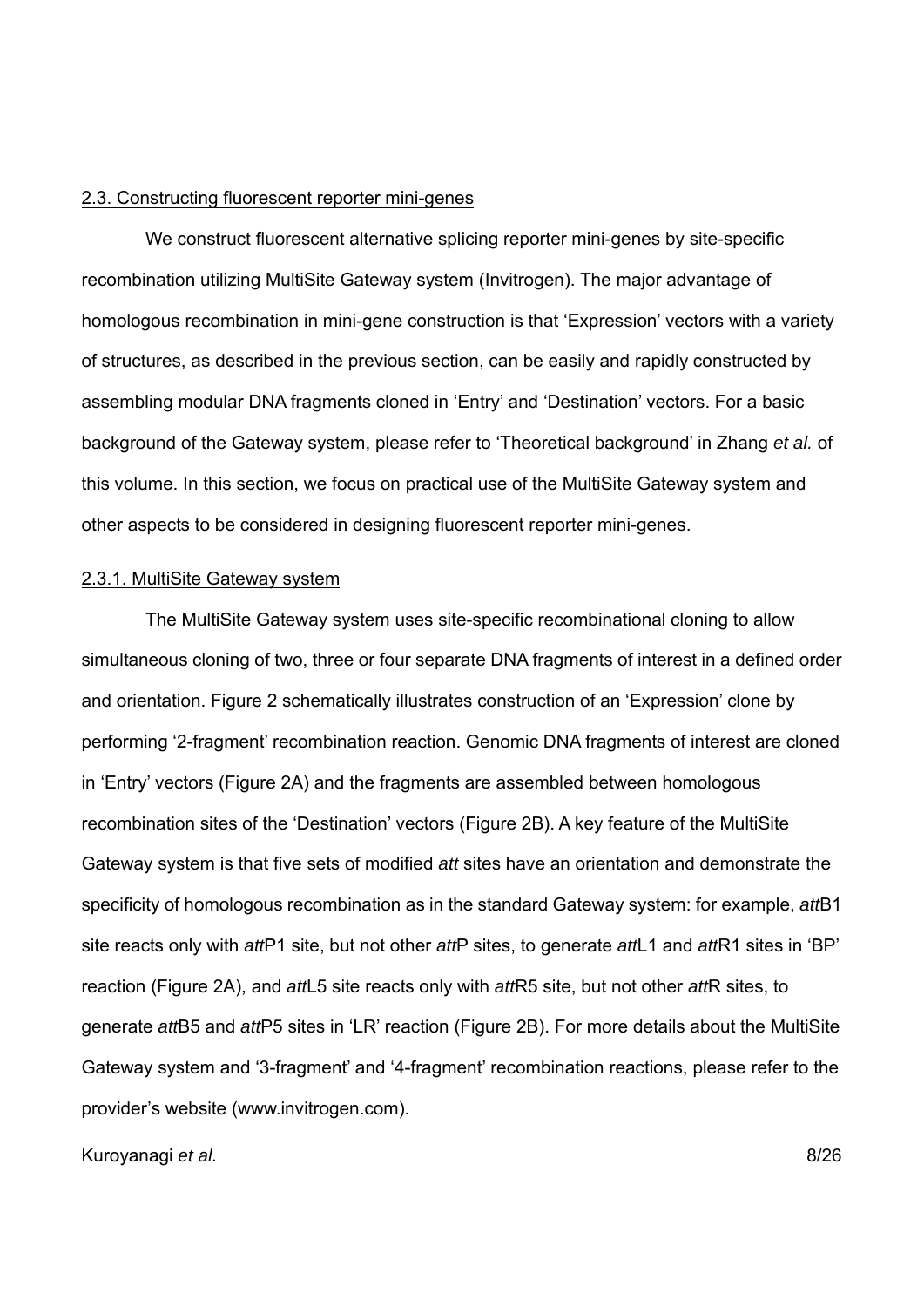All the *att* sites in our reporter mini-genes, or 'Expression' clones, are *att*B sites and reside within exons (Figure 1 and 2). The *att*B sequences (21 ~ 25 base pairs) are the shortest stretches among all *att* sites. We have not experienced cryptic splicing within the *att*B sequences in *C. elegans* or mammalian cells. It is recommended to use a fixed reading frame in the *att*B sequences and we usually do so (see section 3).As *att*B1, *att*B5 and *att*B2 sequences lack ATG and a termination codon in any frames, they can theoretically be used in any frames.

## 2.3.2. Other aspects to be considered in mini-gene construction

mRNAs with premature termination (nonsense) codons (PTCs) are selectively degraded by a quality-control mechanism called nonsense-mediated mRNA decay (NMD). In mammals, NMD is considered to be induced when an exon junction complex (EJC), a protein complex deposited upstream of exon-exon boundaries after RNA splicing, resides downstream of the termination codon in the first round of translation [10, 11]. It is critical to design the fluorescent reporter mini-genes so that the mRNA isoforms encoding the fluorescent proteins escape NMD. As the GFP and RFP cDNAs reside in the last exon in mini-genes shown in Figure 1, the productive isoforms from these mini-genes would escape NMD in mammals. In *C. elegans* [12, 13] and yeast [14, 15], long 3' untranslated region (UTR) triggers NMD independent of exon-exon boundaries, and therefore the mRNA isoforms encoding RFP proteins in Figure 1C and 1D may be degraded by NMD in these organisms.

Genomic fragments utilized in the mini-gene constructs usually undergo proper splicing. However, trimming of constitutive exons and/or deletion of long intronic regions may lead to inefficient splicing or deregulation of alternative splicing. Repeated try and error may be required to establish a reporter reflecting the alternative splicing pattern of the endogenous gene. We have not experienced cryptic splicing in GFP or RFP cDNAs, but other cDNAs for

Kuroyanagi *et al.* 9/26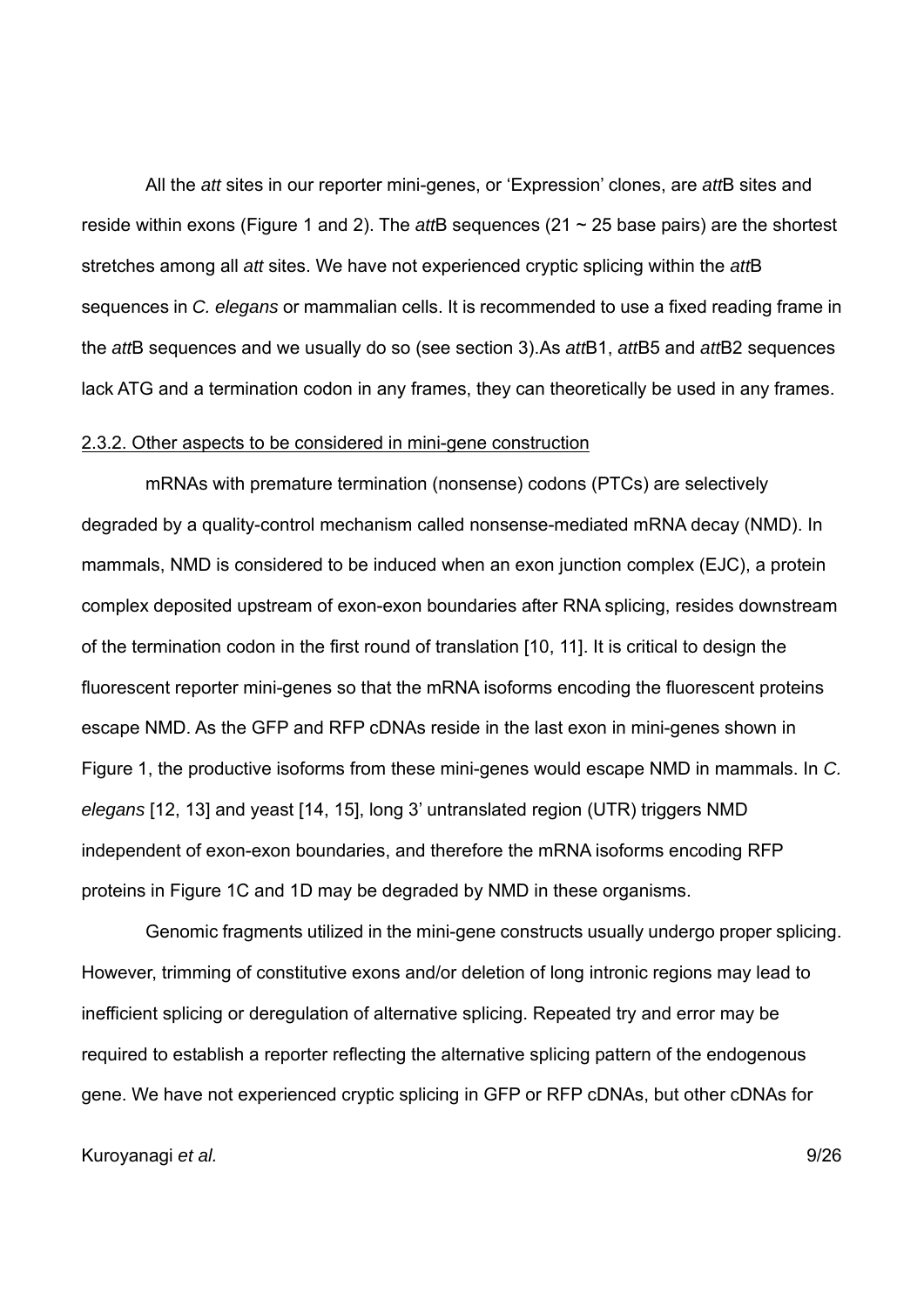N-terminal and C-terminal tags may serve as cryptic splice sites.

Amino acid sequences derived from the gene of interest greatly affect folding, stability and/or subcellular localization of the fluorescent fusion proteins. It is therefore critical to predict the property of the fusion proteins in designing the mini-genes. Various N-terminal tags such as glutathionine S-transferase (GST) of *E. coli* (Figure 1D) may stabilize expression of the fusion proteins and improve the result. It is also critical to force translation initiation at the designed initiation codon. ATG codons in the exonic regions and in the N-terminal tags may be the cause of aberrant translation initiation and reduce the production of the fluorescent proteins.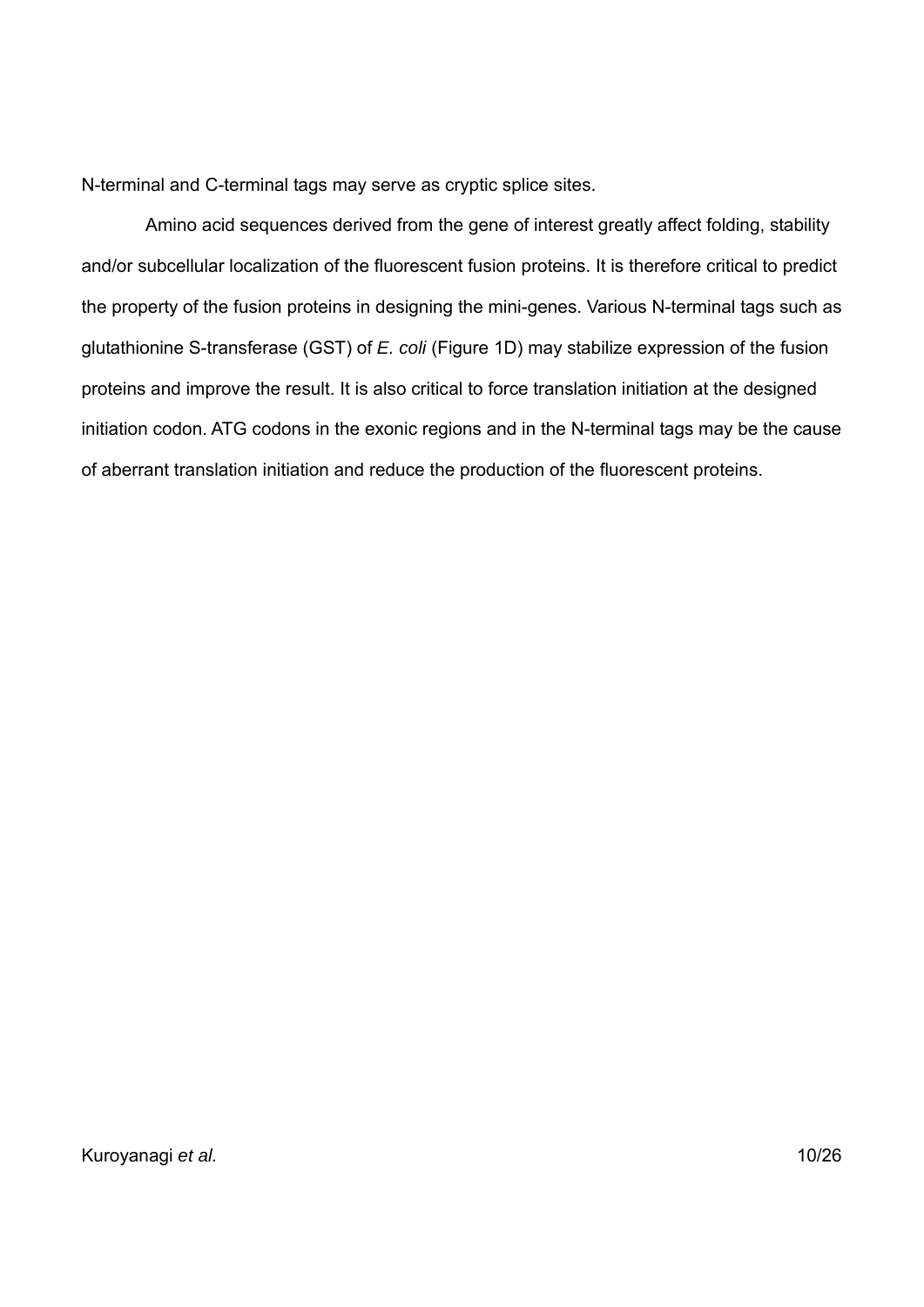# **3. Protocol**

#### 3.1. Constructing genomic DNA fragment cassettes in 'Entry' vectors

We perform 'BP' reaction to clone genomic fragments of interest in 'Entry' vectors of the MultiSite Gateway system. To amplify *att*B-flanked genomic fragments, we usually perform a two-step PCR procedure. The first PCR is performed with primers that are template-specific and contain a part of the *att*B sequences at their 5' ends. The first PCR product is then used as a template for the second PCR with *att*B adapter primers. The advantages of the two-step PCR procedure are that the template-specific primers to be synthesized would be shorter and that the *att*B adapter primers can be used repeatedly for cloning other DNA fragments in different mini-gene projects. Here we demonstrate how to construct 'Entry' clones for '2-fragment' recombination reaction as schematically shown in Figure 2A. The genomic DNA fragment is cloned in either of the 'Entry' vectors depending on the design of the mini-genes to be constructed (see section 2.2). The '3-fragment' and '4-fragment' recombination reactions may also work in mini-gene construction, although they are less efficient and we have few experiences.

#### 3.1.1. Primer design

Kuroyanagi *et al.* 11/26 The gene-specific primers (GSPs) must have 12 bases of the *att*B site on the 5' end followed by  $18 \sim 25$  bases of template- or gene-specific sequences (Table 1). Kozak's consensus sequence can be inserted between the *att*B1 and the gene-specific sequences to force translation initiation as shown in Table 1. Termination codons must be included in or excluded from the reverse GSPs, according to the design of the reporter mini-genes. If the DNA fragment is designed to be fused with N- and/or C-terminal tags, the GSPs must be carefully designed to maintain the proper reading frame in the *att*B sequences as indicated in Table 1.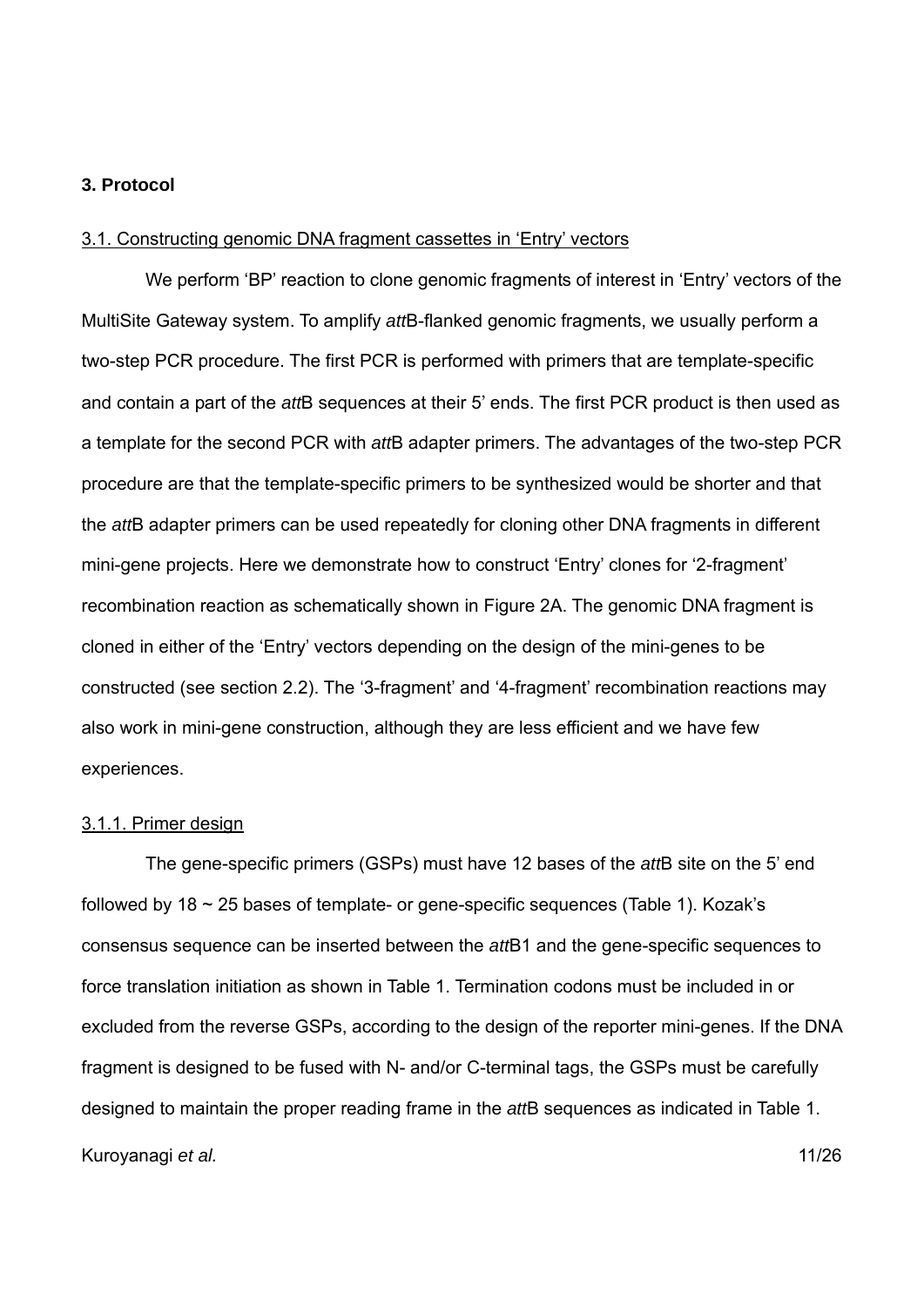The *att*B adapter primers for the second PCR consist of the following common structure: four guanine (G) residues at the 5' end followed by a 22- or 25-base complete *att*B sequence (Table 1).

| Table 1. Sequences of primers used for constructing 'Entry' clones. |                                                                                    |  |  |
|---------------------------------------------------------------------|------------------------------------------------------------------------------------|--|--|
| GSP-attB1F                                                          | 5'-AA AAA GCA GGC TNN -(gene-specific sequence)-3'                                 |  |  |
|                                                                     | * To avoid generating a stop codon, NN cannot be AA, AG, or GA.                    |  |  |
| $GSP-attB1F$                                                        | 5'-AA AAA GCA GGC TCC ACC ATG G -(gene-specific sequence)-3'                       |  |  |
| (with ATG)                                                          | * Kozak consensus sequence allows efficient protein expression in eukaryote cells. |  |  |
| GSP-attB5R                                                          | 5'-T ATA CAA AGT TGT -(gene-specific sequence)-3'                                  |  |  |
| attBladapterF                                                       | 5'-GGGG ACAAGTTTGTACAAAAAAGCAGGCT-3'                                               |  |  |
| attB5adapterR                                                       | 5'-GGGG ACAACTTTTGTATACAAAGTTG-3'                                                  |  |  |
| $GSP-attB5F$                                                        | 5'-AT ACA AAA GTT G -(gene-specific sequence)-3'                                   |  |  |
| $GSP-attB2R$                                                        | 5'-A GAA AGC TGG GT -(gene-specific sequence)-3'                                   |  |  |
| attB5adapterF                                                       | 5'-GGGG ACAACTTTGTATACAAAAGTTG-3'                                                  |  |  |
| attB2adapterR                                                       | 5'-GGGG ACCACTTTGTACAAGAAAGCTGGGT-3'                                               |  |  |
|                                                                     |                                                                                    |  |  |

Underlines indicate 12 bases of the *att*B sequences included in the GSPs.

## 3.1.2. Performing PCR

The PCRs should be performed with a proofreading polymerase, such as PrimeSTAR HS DNA Polymerase (TaKaRa). The annealing temperature of the second PCR should be 45°C because the annealing sequences are just 12 base pairs.

# **Protocol 1: Two-step PCR amplification of** *att***B-DNA fragments**

1. Perform the first PCR in a 25 μl mixture containing standard reagents with 0.2 µM each of GSPs. Conditions of the PCR should be optimized depending on the

Kuroyanagi *et al.* 12/26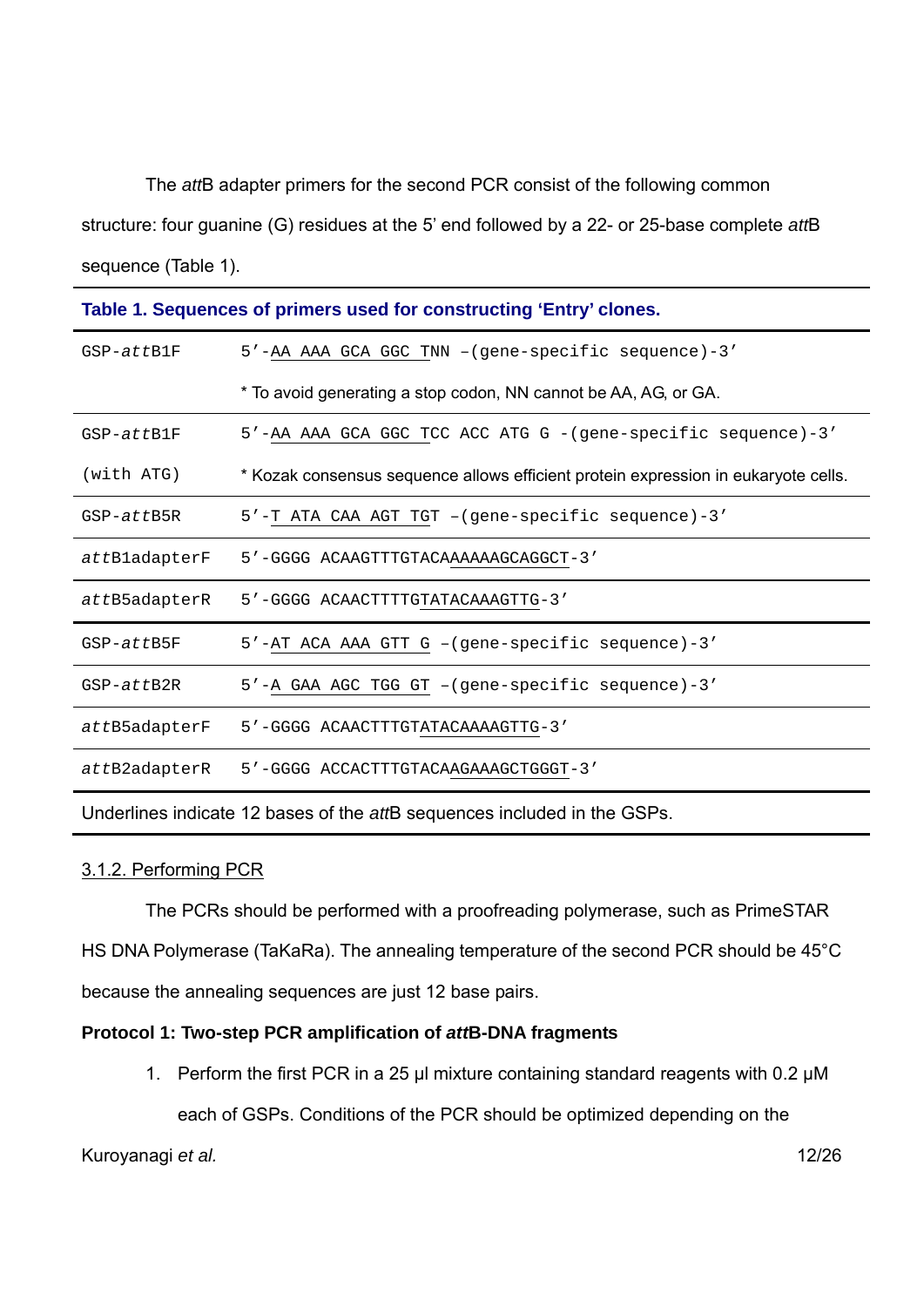amount of the template and the size of the fragment to be amplified. Check the PCR product by standard agarose gel electrophoresis.

- 2. Prepare 50 μl of the second PCR mixture containing standard reagents and 0.3 µM each of *att*B adapter primers. Add the mixture to 10 μl of the first PCR reaction mixture and perform 5 cycles of PCR with annealing at 45°C. Check by agarose gel electrophoresis that the amount of the PCR product has increased in the second PCR.
- 3. Optionally, add 1 μl *Dpn* I\* (New England Biolabs) and incubate at 37°C for 1 hour to destroy template DNA. \*If the PCR template contains the kanamycin-resistance gene, the PCR mixture should be treated with *Dpn* I before purifying the *att*B-PCR products. *Dpn* I recognizes methylated GATC sites in bacteria-derived DNA. *Dpn* I treatment greatly reduces background in the 'BP' recombination reaction associated with template contamination.
- 4. Purify the *att*B-PCR product with a standard DNA purification column.

## 3.1.3. 'BP' recombination reaction and selection of 'Entry' clones

Perform 'BP' recombination reaction between each *att*B-flanked DNA fragment and an appropriate *att*P-containing 'Donor' vector (Table. 2) to generate an 'Entry' clone.

|  |  |  | Table 2. Selection of 'Donor' vectors for 'BP' reaction and 'Entry' vectors to be constructed. |
|--|--|--|------------------------------------------------------------------------------------------------|
|--|--|--|------------------------------------------------------------------------------------------------|

| <b>pDONR Vectors</b> | DNA fragments to be cloned             | <b>pENTR Vectors</b> |
|----------------------|----------------------------------------|----------------------|
| pDONR 221 P1-P5r     | attB1F and attB5R-flanked PCR products | pENTR-L1-R5          |
| pDONR 221 P5-P2      | attB5F and attB2R-flanked PCR products | pENTR-L5-L2          |

# **Protocol 2: BP clonase II reaction and selection of appropriate 'Entry' clones**

1. Add the following components to a 1.5-ml microcentrifuge tube at room

Kuroyanagi *et al.* 13/26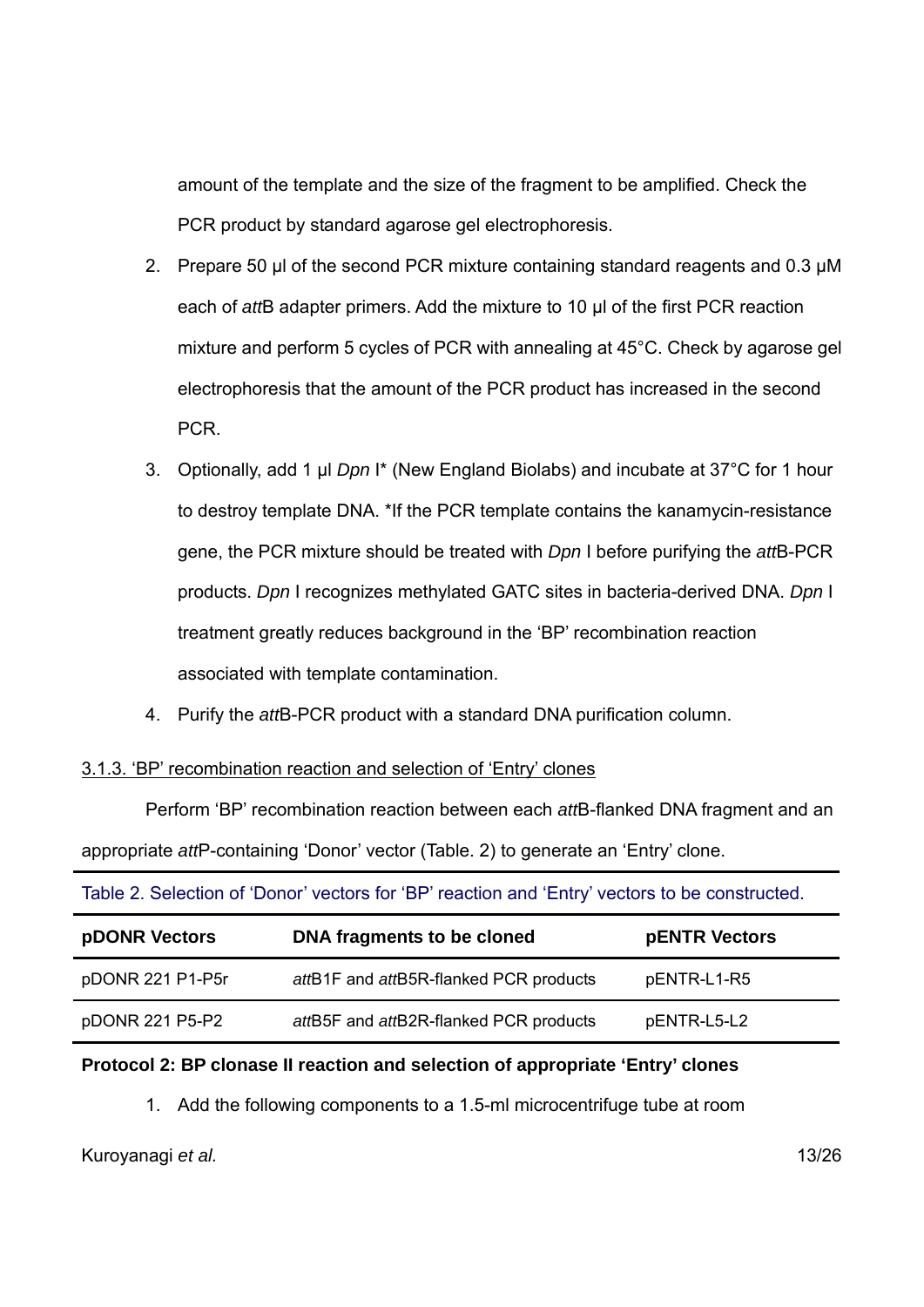temperature and mix: *att*B-PCR product (15 ~ 150 ng), pDONR vector (supercoiled, 75 ng), and DDW or TE to 4 μl. Add 1 μl BP Clonase II enzyme mix (Invitrogen) to the components above and mix well by briefly vortexing or tapping.

- 2. Incubate the 'BP' reaction mixture at room temperature or at 25°C for 1 hour or overnight. We usually omit proteinase K digestion.
- 3. Transform *E. coli* strain DH5 $\alpha$  or others<sup>\*</sup> with 1  $\sim$  3 µ of the reaction mixture and select for kanamycin-resistant 'Entry' clones. Check the sequence of the insert. \**E. coli* strains with F' episome (e.g. TOP10F') cannot be used for transformation to select 'Entry' clones. These strains contain the *ccd*A gene and will prevent negative selection with the *ccd*B gene in the pDONR vectors.

# 3.1.4. Modification of 'Entry' clones (Optional)

According to the design of the mini-genes, introduce a termination codon or a frame-shift into exons, and/or modify or disrupt putative *cis*-elements of the 'Entry' clones. Sequences of the genomic fragment should be carefully modified to avoid disruption of putative *cis*-regulatory elements. We introduce termination codons or frame-shifts in less conserved stretches among related species. We utilize Quickchange II or Quickchange II XL (Stratagene) for the site-directed mutagenesis. We usually check the sequence of the entire insert after mutagenesis.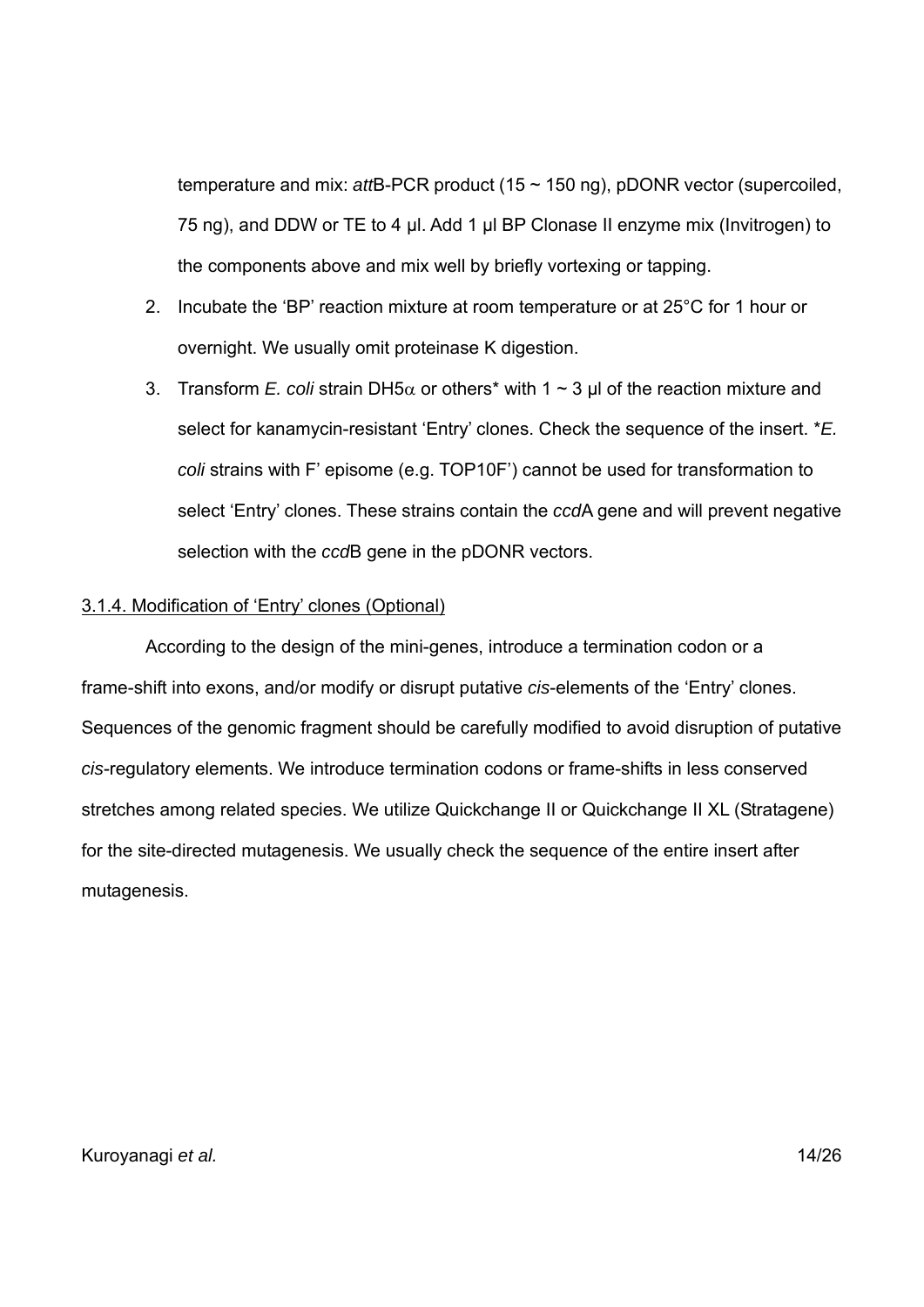# 3.2. 'LR' recombination reaction and selection of 'Expression' clones

Gateway 'Destination' vectors usually provide a promoter and a 3' cassette (Figure 1). A variety of 'Destination' vectors for expression in cultured cells are commercially available. 'Destination' vectors can also be constructed by ligation-based insertion of Destination vector cassettes (Invitrogen) into existing vectors containing the ampicillin-resistance gene. We performed 'BP' reaction to convert existing expression vectors into 'Destination' vectors, which were used in our previous studies [5, 8, 12]. We can convert any existing vectors containing the ampicillin-resistance gene into 'Destination' vectors at desired positions with desired frames. Details of the conversion method will be described elsewhere. Nucleotide sequences of the 'Destination' vectors we constructed for expression in *C. elegans* are available on the *C. elegans* Promoter/Marker Database (http://www.shigen.nig.ac.jp/c.elegans/promoter/index.jsp).

We have constructed a variety of 'Entry' clones of fluorescent protein cassettes in pENTR-L1-R5 and pENTR-L5-L2 vectors with or without initiation and/or termination codons.

# **Protocol 3: LR clonase II Plus reaction and selection of appropriate 'Expression' clones.**

- 1. Add the following components to a 1.5-ml microcentrifuge tube at room temperature and mix: 'Destination' vectors (75 ng), 'Entry' clones (15 ~ 100 ng each), DDW or TE to 4 μl. Add 1 μl LR Clonase II Plus enzyme mix (Invitrogen) to the components above and mix well by briefly vortexing or tapping.
- 2. Incubate the 'LR' reaction mixture at 25°C or at room temperature overnight. We usually omit proteinase K digestion.
- 3. Transform *E. coli* strain DH5 $\alpha$  or others<sup>\*</sup> with 1  $\sim$  3 µ of the reaction mixture and select for ampicillin/carbenicillin-resistant 'Expression' clones. We routinely check resistance of the ampicillin/carbenicillin-resistant colonies to ampicillin/carbenicillin,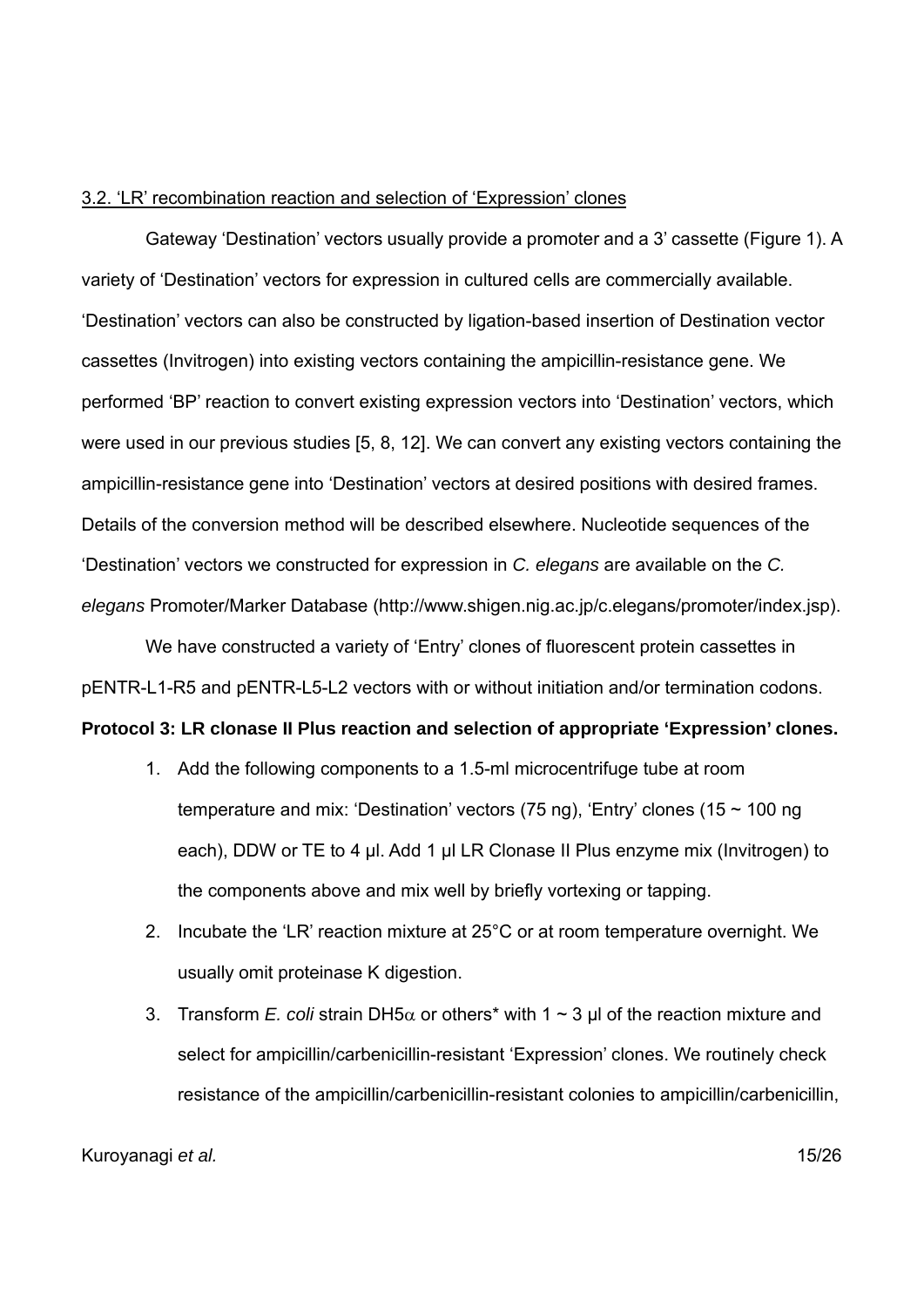chloramphenicol and kanamycin. \**E. coli* strains with F' episome cannot be used to select 'Expression' clones.

4. Select clones that are resistant only to ampicillin/carbenicillin, check restriction enzyme digestion patterns of the mini-prep plasmid DNAs and sequence the boundaries of the DNA fragments.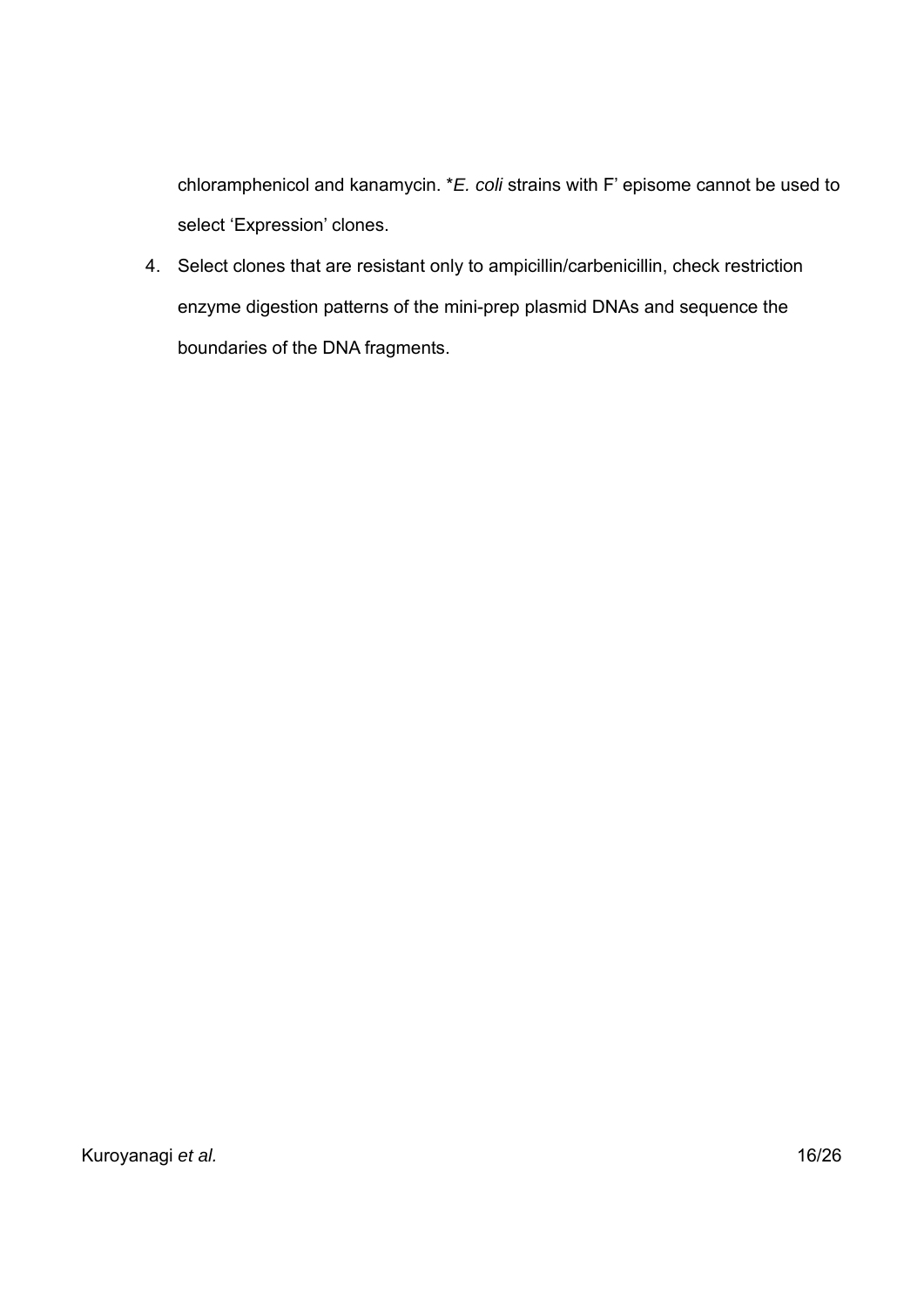# 3.3. Transfection of cultured cells and generation of transgenic animals.

Transient transfection of cultured cells with the fluorescent reporter mini-gene(s) is performed using standard transfection reagents. Expression of the fluorescent proteins can be analyzed by utilizing standard compound microscopes, flow cytometry and other instruments.

Transgenic animals can be generated by standard methods. Expression of the fluorescent proteins in mice can be analyzed by observing sections under compound microscopes or concofal microscopes. We usually utilized confocal microscopes to analyze cell- and tissue-specific expression of the fluorescent reporter proteins in transgenic worms.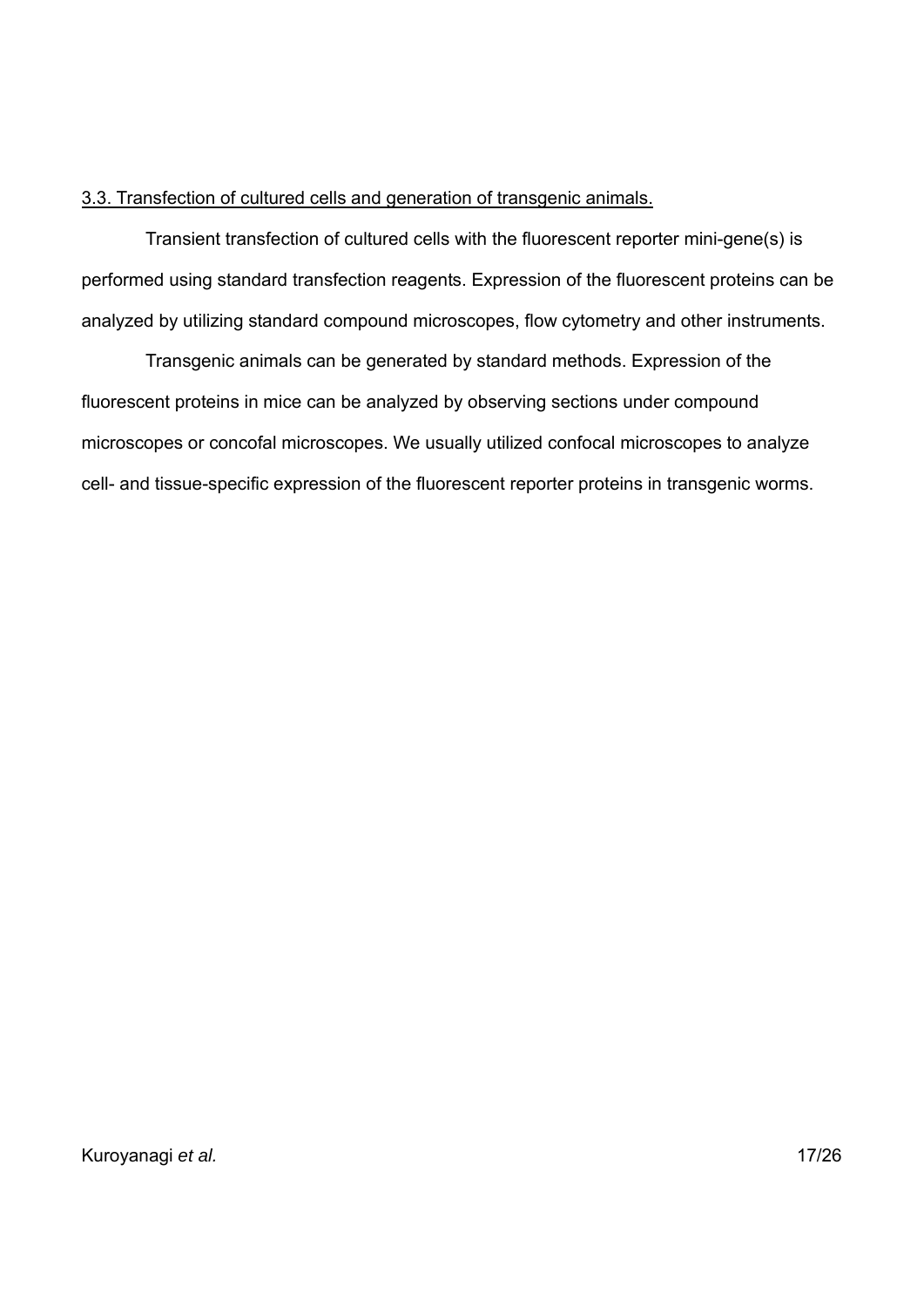# 3.4. Checking splicing pattern of the mini-gene-derived mRNAs.

We strongly recommend analyzing splicing patterns of the mini-gene-derived mRNAs to confirm that the reporter mini-genes are expressed and properly spliced and that the alternative splicing pattern is as expected from that of the endogenous gene and is consistent with the expression pattern of the fluorescent reporter proteins.

# **Protocol 4: RT-PCR analysis of mini-gene-derived mRNAs**

- 1. Total RNA is extracted from cells, tissues or organisms by utilizing RNeasy Mini (QIAGEN) or equivalents and DNase I following manufacturer's instructions.
- 2. In RT,  $1 \sim 2$  µg of the total RNA is reverse transcribed with PrimeScript (TaKaRa) or Superscript II (Invitrogen) and oligo(dT) as a primer following manufacturers' instructions.
- 3. For PCR, we usually use non-proofreading polymerases such as Ex Taq (TaKaRa) and BIOTAQ (BIOLINE), and a mini-gene-specific primer set. As GFP-specific reverse primers, we use 5'-TGTGGCCGTTTACGTCG-3' or 5'-TTTACTTGTACAGCTCGT-3'. As mRFP-specific reverse primers, we use 5'-GGAGCCGTACTGGAACTGAG-3' or 5'-TTAGGCGCCGGTGGAGTG-3'. *att*B adapter primers can also be used.
- 4. To analyze RT-PCR products, directly sequence the purified products, or clone the products in TA-vectors such as pGEM-T Easy (Promega) and sequence them.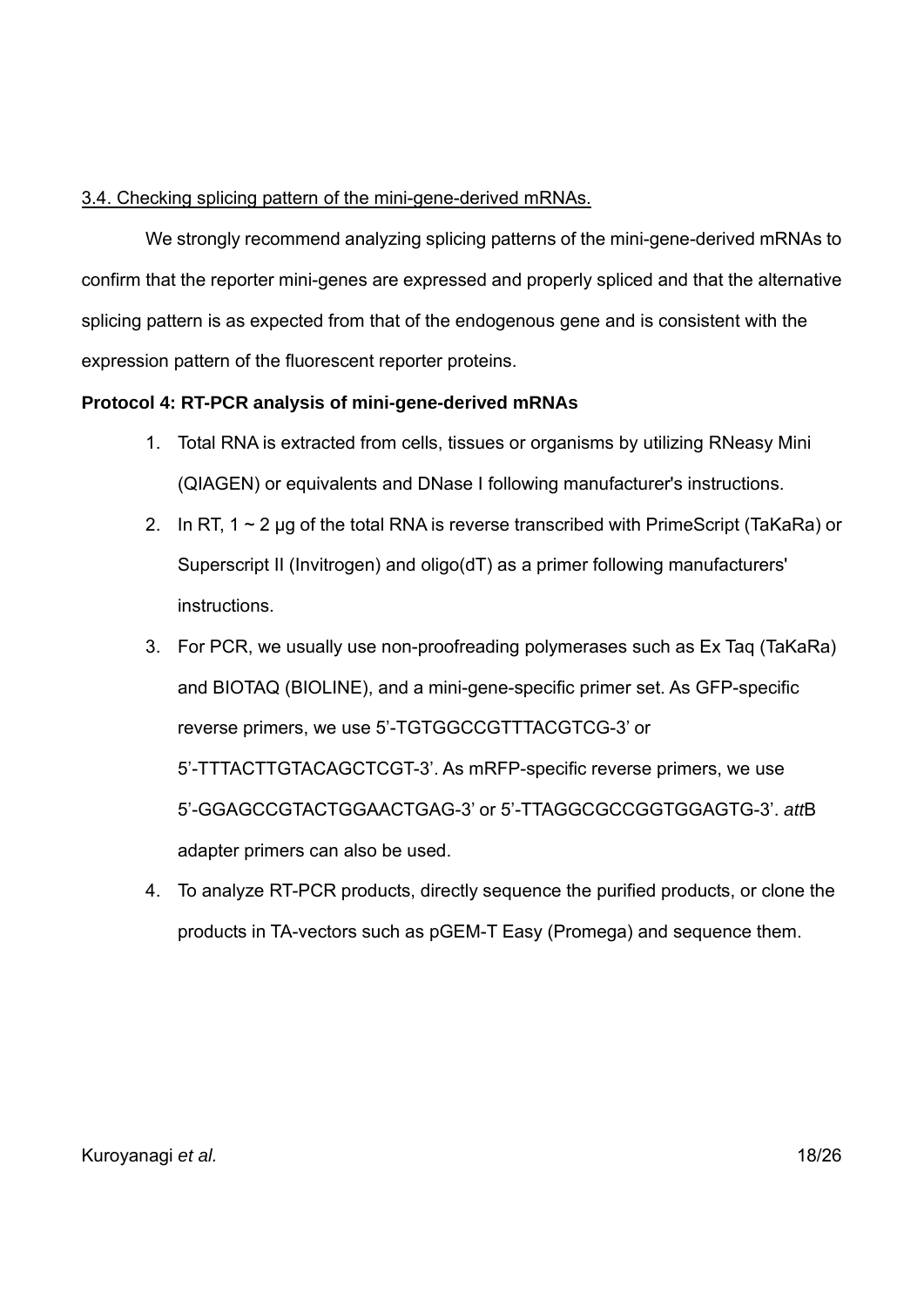# **4. Examples of experiments**

Figure 3A and 3B show an example of visualizing tissue-specific alternative splicing of mutually exclusive exons in *C. elegans* (H. K., unpublished observation). Figure 3C and 3D show an example of visualizing viral infection-induced intron retention in HeLa cells [16]. Figure 3E and 3F show an example of visualizing mutually exclusive alternative splicing in mice (A. T., unpublished observation).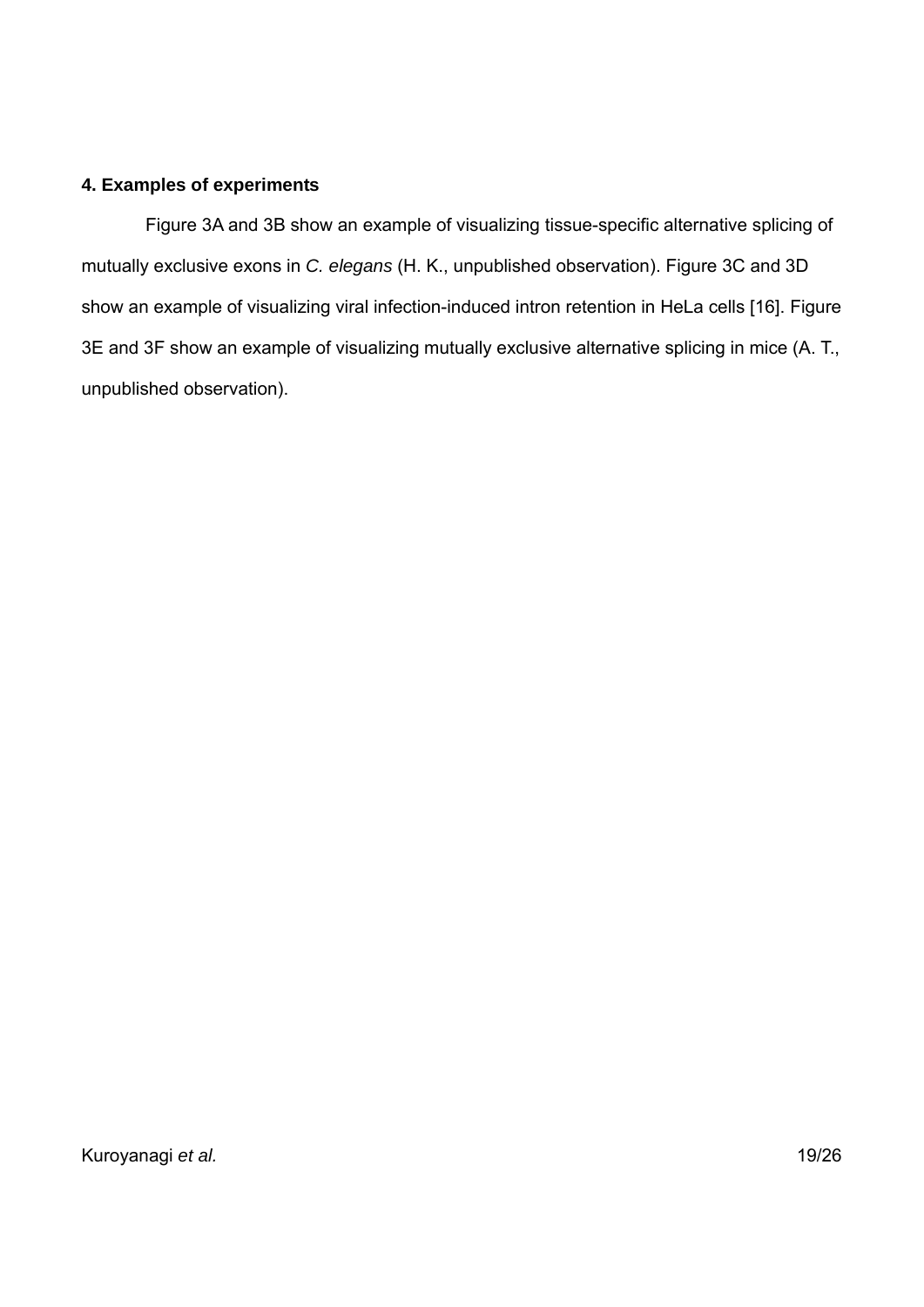# **5. Troubleshooting**

| <b>Problem</b>                                   | <b>Reason + Solution</b>                        |  |
|--------------------------------------------------|-------------------------------------------------|--|
| Few or no colonies obtained from BP and LR       | > PCR primers incorrectly designed. Make        |  |
| homologous recombination reaction.               | sure that each attB or attBr PCR primer is      |  |
|                                                  | properly designed and/or selected.              |  |
|                                                  | > Poor purity of plasmid DNAs. Mini-prep        |  |
|                                                  | plasmid DNAs should be purified with a          |  |
|                                                  | standard DNA purification column.               |  |
| Little or no expression of fluorescent proteins. | > Very low amount of mRNAs from the             |  |
|                                                  | mini-gene(s).                                   |  |
|                                                  | > The pre-mRNAs were aberrantly spliced.        |  |
|                                                  | Check the splicing pattern and reconstruct the  |  |
|                                                  | mini-genes.                                     |  |
|                                                  | > The mRNAs were aberrantly translated.         |  |
|                                                  | Optimize the preferred ATG and remove           |  |
|                                                  | unnecessary ATGs out of frame.                  |  |
|                                                  | > The peptide sequence derived from the         |  |
|                                                  | gene-specific region affected folding or        |  |
|                                                  | stability of the fluorescent proteins. Change   |  |
|                                                  | the N-terminal tag.                             |  |
| Very low amount of mRNAs from the                | > Aberrant splicing. Check the splicing pattern |  |
| mini-gene(s).                                    | and reconstruct mini-genes.                     |  |
|                                                  | > Low expression from the vector. Change        |  |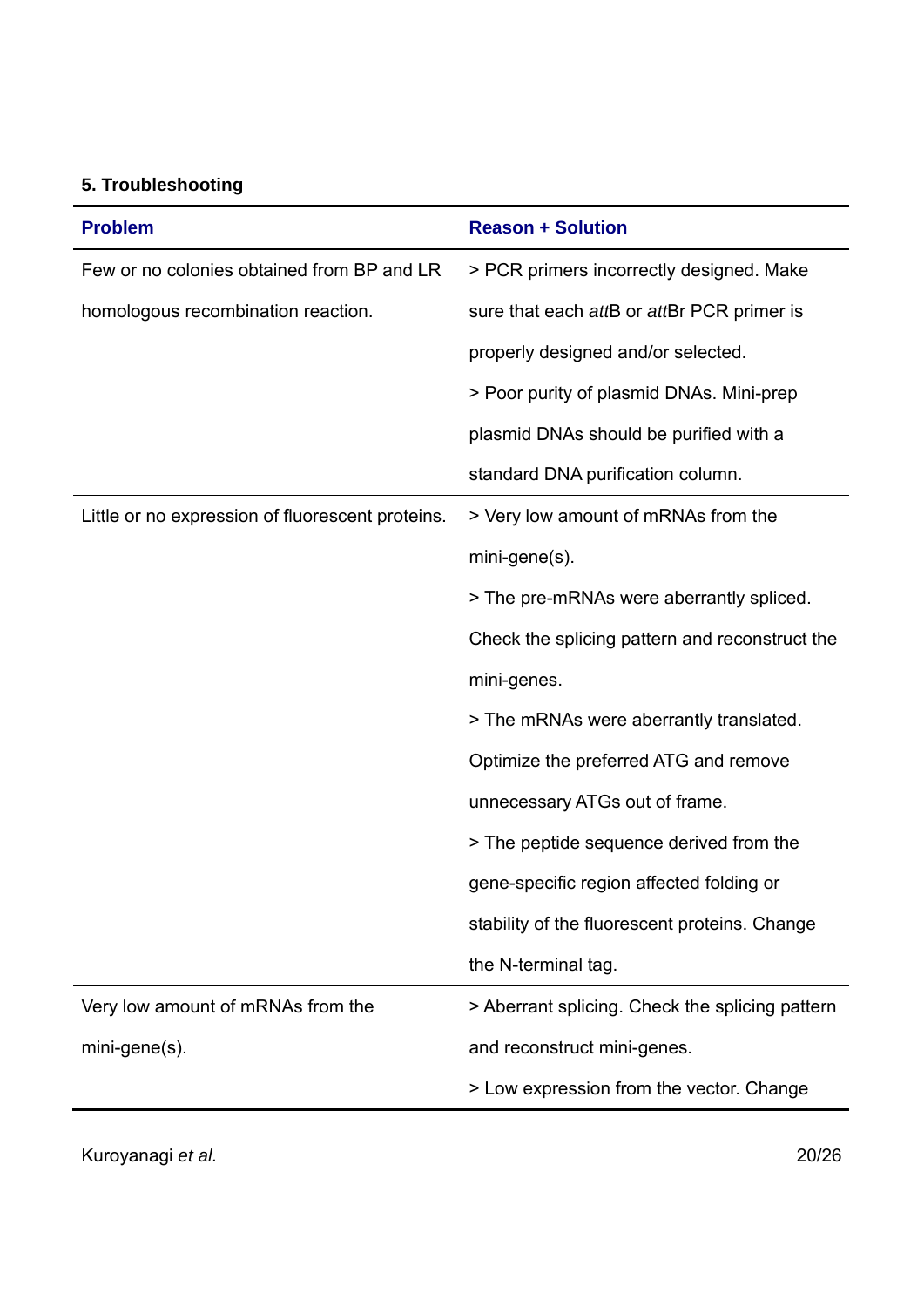vectors/promoters.

Kuroyanagi *et al.* 21/26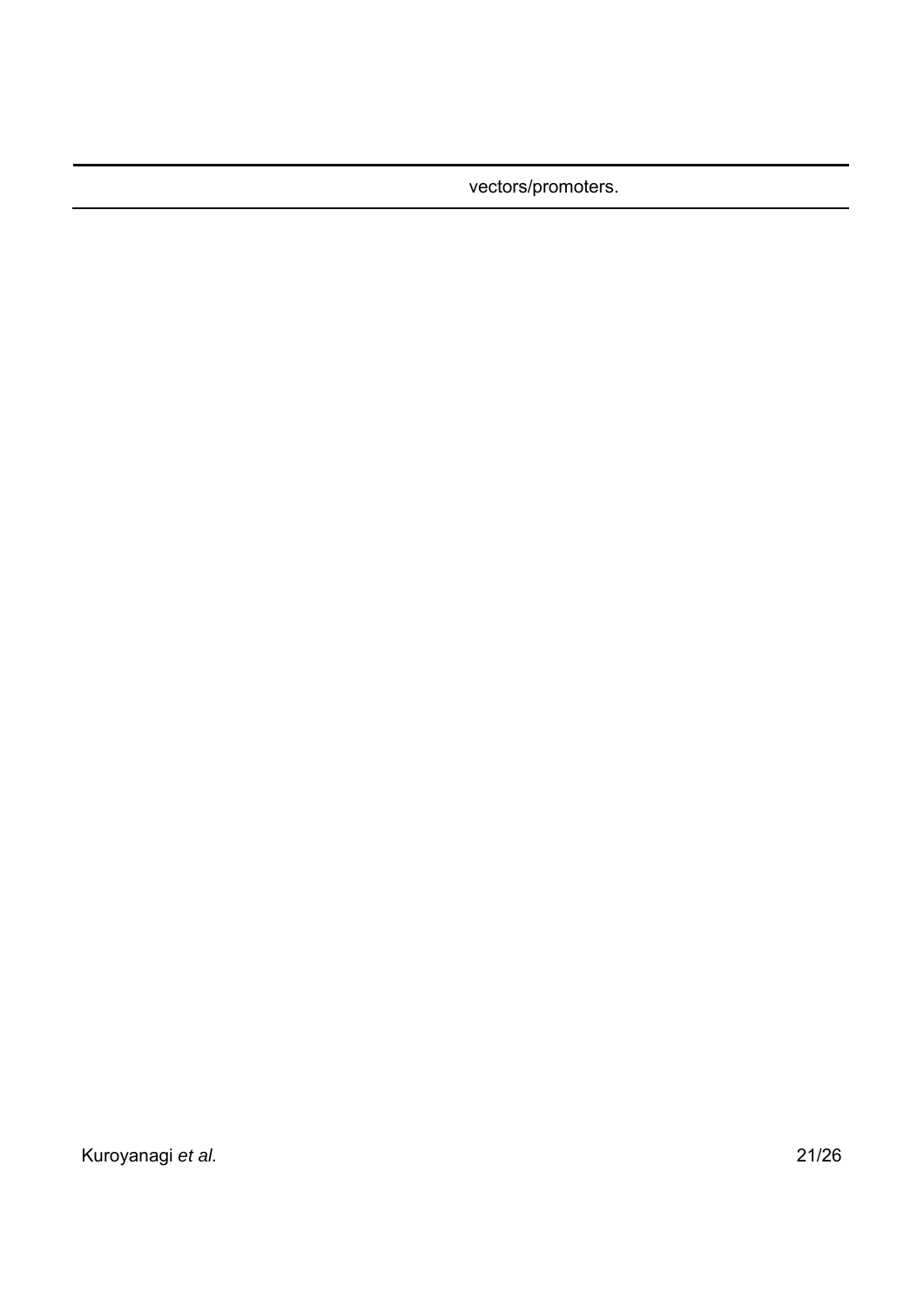# **Figure legends**

# Figure 1: Schematic structure of fluorescent reporter mini-genes and expected mRNAs.

(A, B) Two-construct fluorescent alternative splicing Cloning reporter mini-genes for mutually exclusive exons (A) and a cassette exon (B). (C, D) Single-construct fluorescent alternative splicing Cloning reporter mini-genes for a cassette exon (C) and mutually exclusive exons (D). Boxes indicate exons. CE, cassette exon. Genomic DNA fragments to be analyzed are colored in orange. GFP, RFP and GST cDNAs are in green, magenta and purple, respectively. Green circles, red diamonds and red arrowheads indicate artificially introduced translation initiation codons, termination codons and frame-shifts, respectively. *att*B sites are indicated as blue lines. Open reading frames of expected mRNAs are colored; GFP-fusion proteins, RFP-fusion proteins and others are in green, magenta and cyan, respectively.

# Figure 2: Construction of an 'Expression' clone by '2-fragment' recombination reaction utilizing MultiSite Gateway system.

- (A) Cloning DNA fragments of interest in 'Entry' vectors by 'BP' reaction. *att*B-flanked PCR products and two MultiSite Gateway 'Donor' vectors are used in separate 'BP' recombination reactions to generate two 'Entry' clones, one with *att*L1 and *att*R5 sites, and the other with *att*L5 and *att*L2 sites. *att* sites are not palindromic and have an orientation. The direction of the arrowhead designates the orientation of each *att* site in relation to the insert; the *att*P or *att*B site is designated with "r" when the arrowhead does not point towards the insert.
- (B) Construction of an 'Expression' clone by 'LR' reaction. The two 'Entry' clones and a 'Destination' vector are used together in 'LR' recombination reaction to create an

Kuroyanagi *et al.* 22/26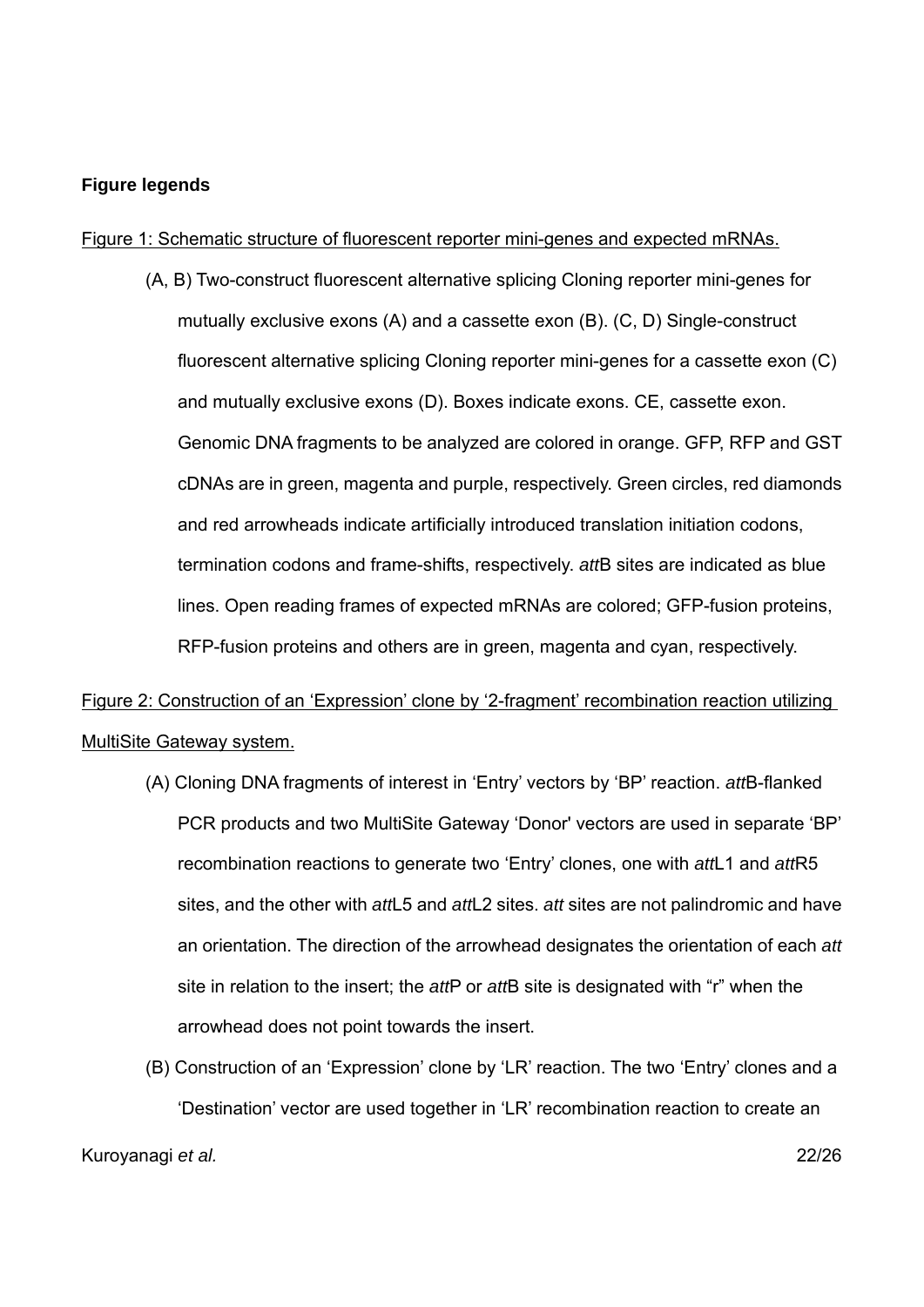'Expression' clone containing the two DNA fragments.

#### Figure 3: Examples of the analysis.

- (A, B) Visualization of mutually exclusive alternative splicing in *C. elegans*. (A) Schematic structure of a trio of reporter mini-genes to monitor selection profiles of three mutually exclusive exons (a, b and c). The promoter, the constitutive first intron and the 3' cassette were provided by a 'Destination' vector. Two termination codons (red diamonds) are introduced into two of the alternative exons in each construct. *att*B sites are indicated as blue lines. (B) A microphotograph of a fluorescent alternative splicing reporter worm carrying the mini-genes in (A). Expression of Venus (green), mRFP (red) and ECFP (blue) shows tissue-specificity.
- (C, D) Visualization of virus-induced intron retention. (C) Schematic structure of a reporter mini-gene to monitor splicing of an alternatively retained intron, and mRNAs derived from it. RFP protein is produced only when the alternative intron is properly spliced. (D) Microphotographs of uninfected (left) and Venus-HSV-2-infected (right) HeLa cells. All uninfected cells express RFP (magenta), while cells infected with Venus-HSV-2 (green) shut off RFP expression.
- (E, F) Visualization of tissue-specific alternative splicing in mice. (E) Schematic structure of a reporter mini-gene to monitor selection of mutually exclusive alternative exons, and mRNAs derived from it. GFP protein is produced when exon a alone is selected and RFP is produced when exon b alone is selected. (F) Microphotographs of a mouse embryo at E14.5. (Left) Expression of GFP is detected in epidermis (arrowheads). (Right) Expression of RFP is detected in the nervous system and mesenchymal tissues.

# Kuroyanagi *et al.* 23/26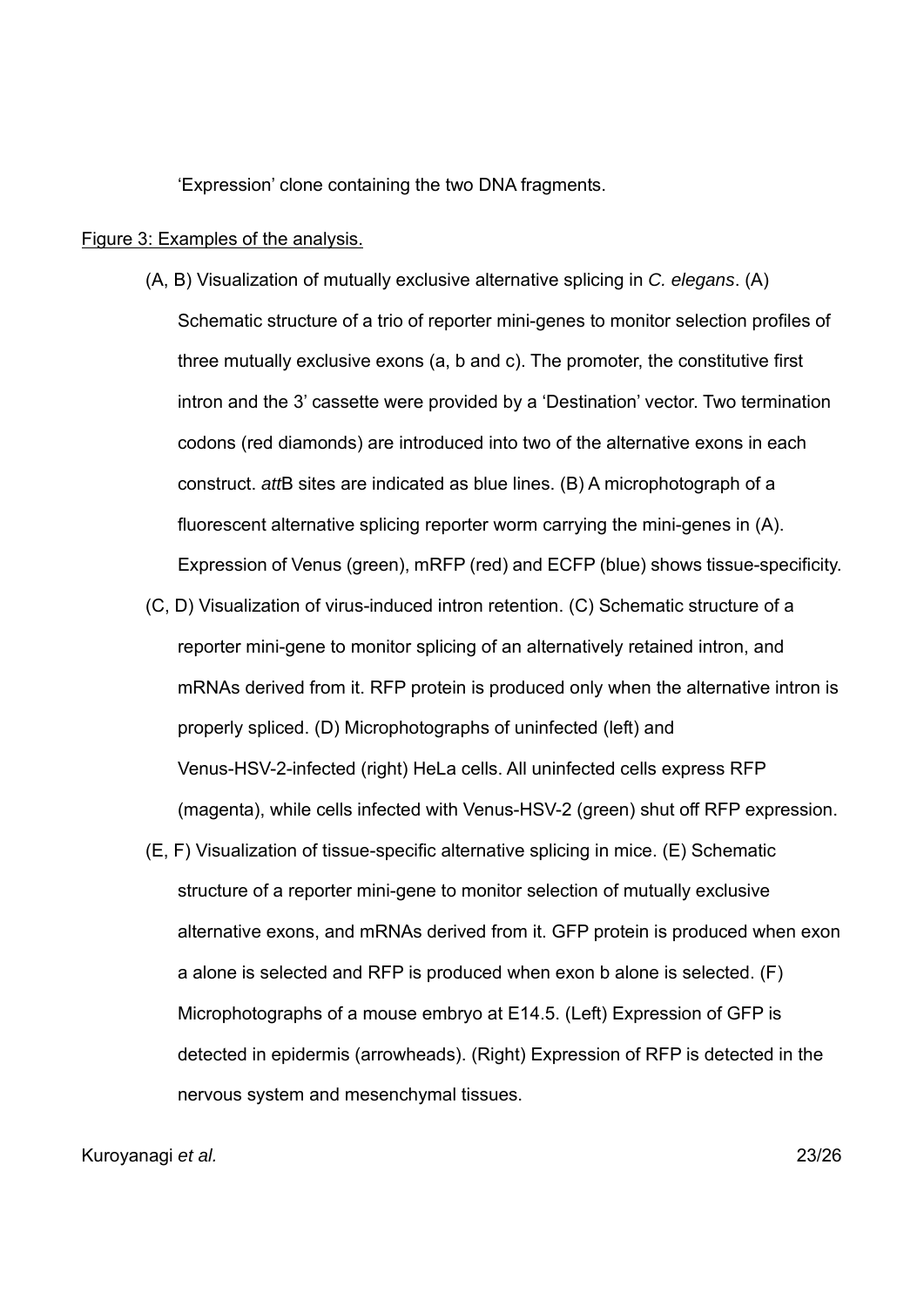# **Abbreviations**

EJC, exon junction complex; GFP, green fluorescent protein; GSP, gene-specific primer; GST, glutathionine S-transferase; mRNA, messenger RNA; NMD, nonsense-mediated mRNA decay; PCR, polymerase chain reaction; PTC, premature termination codon; RFP, red fluorescent protein; RT, reverse transcription; UTR, untranslated region.

# **References**

- 1. Sheives, P. and Lynch, K.W. (2002). Identification of cells deficient in signaling-induced alternative splicing by use of somatic cell genetics. RNA *8*, 1473-1481.
- 2. Wang, Z., Rolish, M.E., Yeo, G., Tung, V., Mawson, M., and Burge, C.B. (2004). Systematic identification and analysis of exonic splicing silencers. Cell *119*, 831-845.
- 3. Levinson, N., Hinman, R., Patil, A., Stephenson, C.R., Werner, S., Woo, G.H., Xiao, J., Wipf, P., and Lynch, K.W. (2006). Use of transcriptional synergy to augment sensitivity of a splicing reporter assay. RNA *12*, 925-930.
- Kuroyanagi *et al.* 24/26 4. Newman, E.A., Muh, S.J., Hovhannisyan, R.H., Warzecha, C.C., Jones, R.B., McKeehan, W.L., and Carstens, R.P. (2006). Identification of RNA-binding proteins that regulate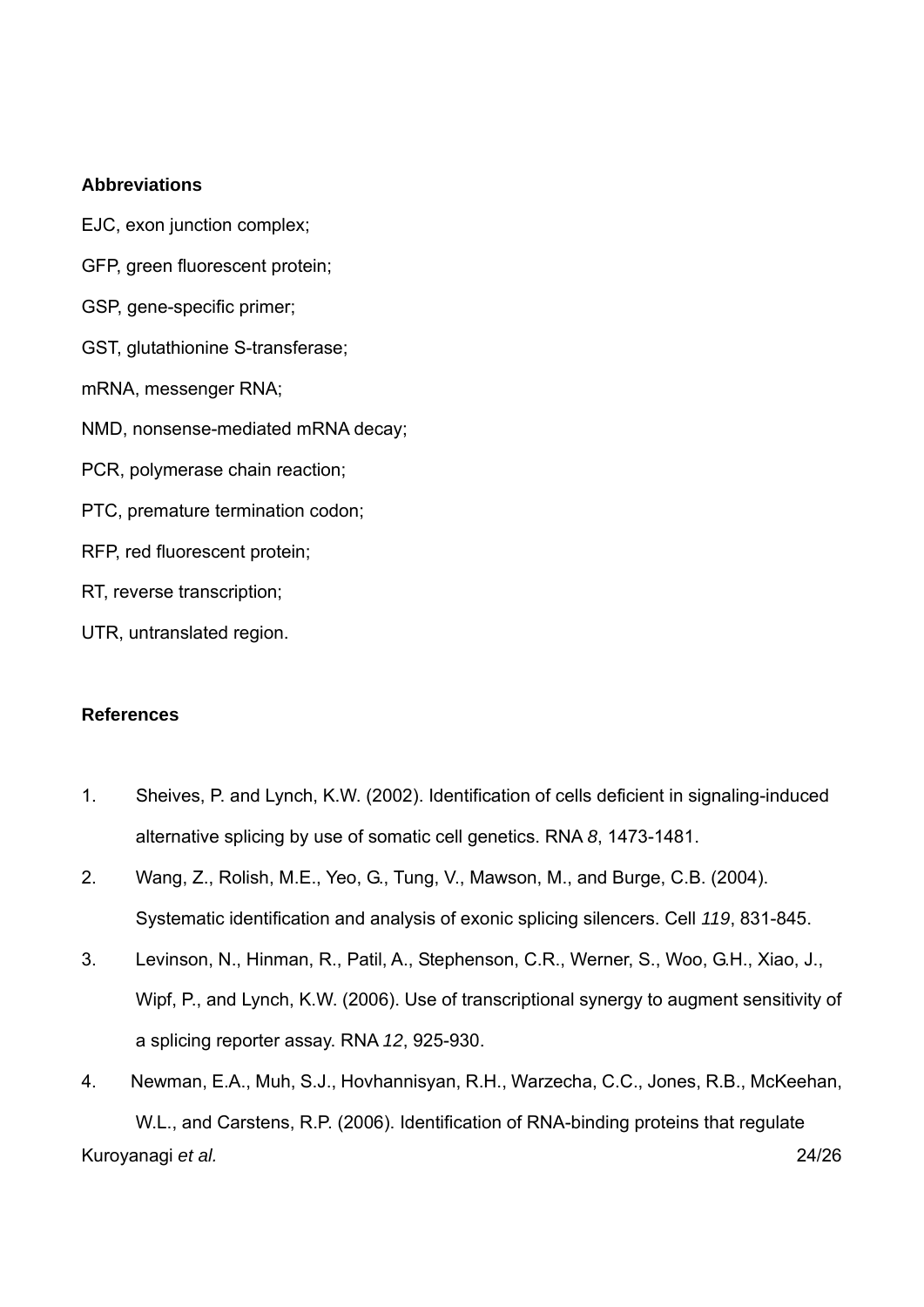FGFR2 splicing through the use of sensitive and specific dual color fluorescence minigene assays. RNA *12*, 1129-1141.

- 5. Ohno, G., Hagiwara, M., and Kuroyanagi, H. (2008). STAR family RNA-binding protein ASD-2 regulates developmental switching of mutually exclusive alternative splicing *in vivo*. Genes Dev *22*, 360-374.
- 6. Orengo, J.P., Bundman, D., and Cooper, T.A. (2006). A bichromatic fluorescent reporter for cell-based screens of alternative splicing. Nucleic Acids Res *34*, e148.
- 7. Stoilov, P., Lin, C.H., Damoiseaux, R., Nikolic, J., and Black, D.L. (2008). A high-throughput screening strategy identifies cardiotonic steroids as alternative splicing modulators. Proc Natl Acad Sci U S A *105*, 11218-11223.
- 8. Kuroyanagi, H., Kobayashi, T., Mitani, S., and Hagiwara, M. (2006). Transgenic alternative-splicing reporters reveal tissue-specific expression profiles and regulation mechanisms *in vivo*. Nat Methods *3*, 909-915.
- 9. Mello, C.C., Kramer, J.M., Stinchcomb, D., and Ambros, V. (1991). Efficient gene transfer in *C.elegans*: extrachromosomal maintenance and integration of transforming sequences. EMBO J *10*, 3959-3970.
- 10. Chang, Y.F., Imam, J.S., and Wilkinson, M.F. (2007). The nonsense-mediated decay RNA surveillance pathway. Annu Rev Biochem *76*, 51-74.
- 11. Isken, O. and Maquat, L.E. (2007). Quality control of eukaryotic mRNA: safeguarding cells from abnormal mRNA function. Genes Dev *21*, 1833-1856.
- 12. Kuroyanagi, H., Ohno, G., Mitani, S., and Hagiwara, M. (2007). The Fox-1 family and SUP-12 coordinately regulate tissue-specific alternative splicing *in vivo*. Mol Cell Biol *27*, 8612-8621.

Kuroyanagi *et al.* 25/26 13. Pulak, R. and Anderson, P. (1993). mRNA surveillance by the *Caenorhabditis elegans*